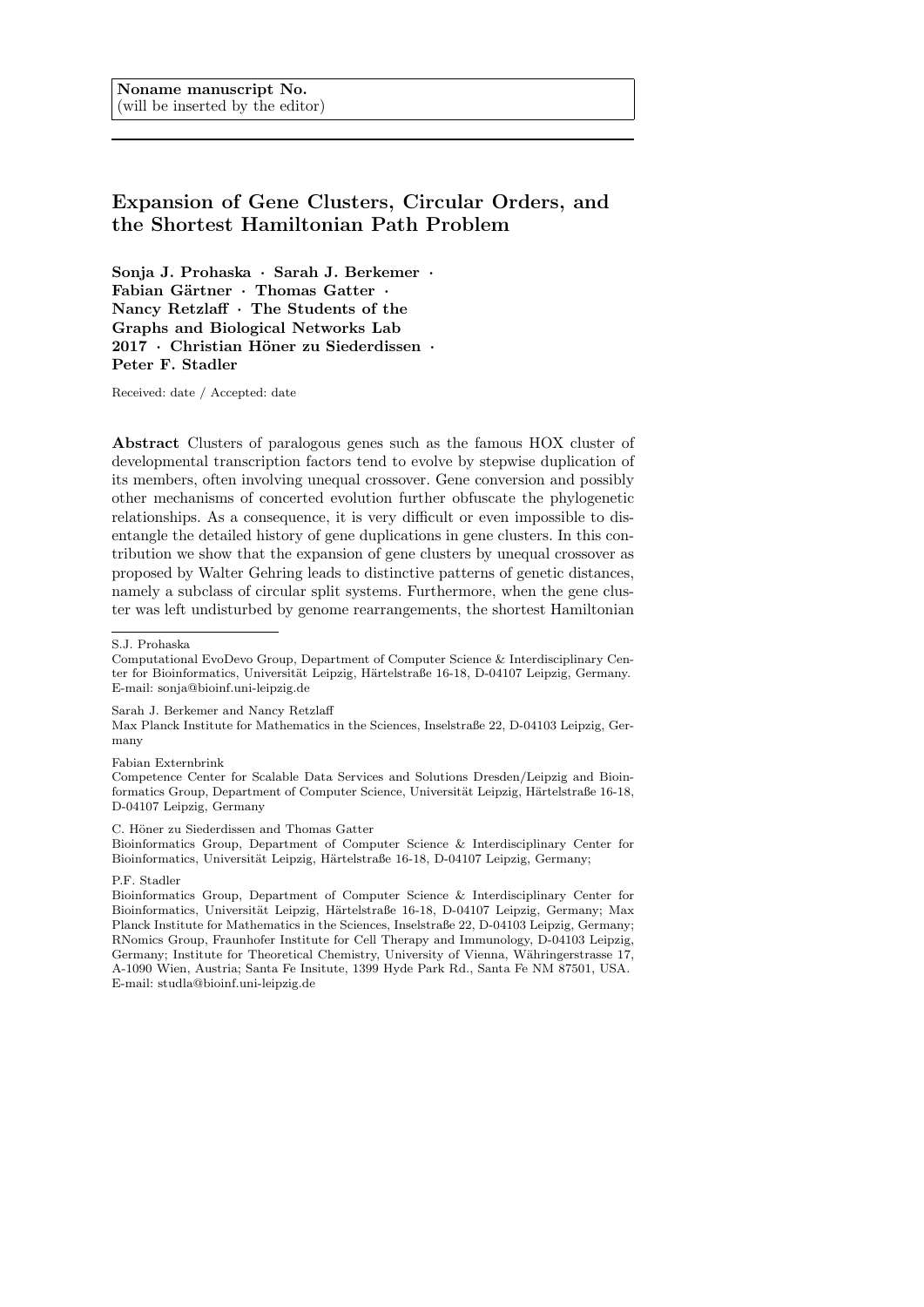paths w.r.t. genetic distances coincide with the genomic order. This observation can be used to detect ancient genomic rearrangements of gene clusters and to distinguish gene clusters whose evolution was dominated by unequal crossover within genes from those that expanded through other mechanisms.

**Keywords** Evolution of gene clusters  $\cdot$  non-homologous recombination  $\cdot$ unequal crossover · phylogenetic combinatorics · Kalmanson metrics · Hamiltonian path problems

## 1 Introduction

The genomes of higher eukaryotes typically contain many families of genes with similar DNA sequence. These usually encode similar proteins and share similar function. Their sequence similarity indicates that they have evolved from a single original ancestor by means of multiple rounds of duplication. Such paralogous genes are often, but by no means always, located at the same genomic locus, where they form a gene cluster. In many cases clustered genes are not tied together functionally and the clusters can disintegrate by genome rearrangement without detrimental effects.

However, some gene clusters are evolutionarily old and have retained a very particular organization of their member genes for hundreds of millions of years. Among the best characterized gene clusters are the globin gene clusters, which encode major players in the transport of oxygen within the bloodstream [30] and the homeobox gene clusters, which play a crucial role in the early stages of animal development [18]. In vertebrates, the latter show very low levels of repeats and unrelated open reading frames, and the genes in paralogous clusters share the same order and orientation. Experimental work demonstrated that the consolidated arrangement is crucial and constrained due the necessity of a coordinated regulation orchestrated by enhancer sequences outside the cluster [21, 32].

The details of the molecular mechanisms and evolutionary forces that govern the expansion of clusters of paralogous genes are by no means completely understood. Walter J. Gehring, a developmental biologist famous for his studies of the Hox gene cluster in Drosophila melanogaster interpreted the fact that the three Hox genes (abd-B, abd-A, and  $Ubx$ ) appear in a tandem arrangement as evidence for gene duplication by "unequal crossing over". He proposed that the current Hox cluster expanded from two Hox genes by a series of unequal crossing overs between highly similar but mispaired paralogous genes [19]. In this scenario, a new paralog is created as a hybrid of its left and right neighbors as indicated in Fig. 1.

The local gene duplication model constitutes an alternative explanation. Again, unequal crossover is the molecular mechanism resulting in the duplication. However, in this scenario the crossover occurs between genes and thus results in the creation of a faithful copy on the complete gene. Diversification, subfunctionalization, or neofunctionalization then drives the subsequent divergence of the paralogous sequences [38, 17].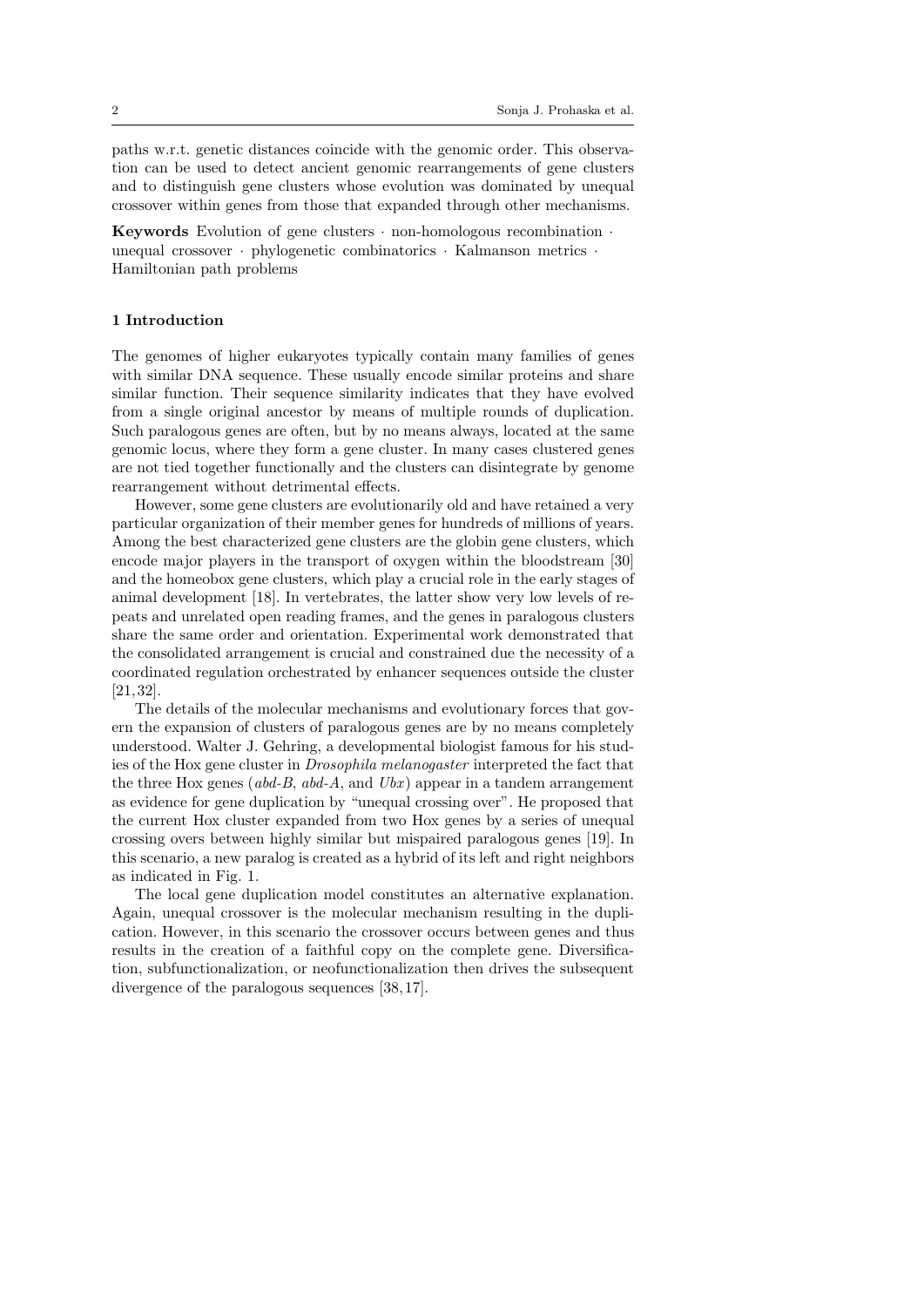

Fig. 1 Gene cluster expansion by local gene duplication (a) and unequal crossover in Gehring's model (b). During mitosis, when chromatids are paired, unequal crossing leads to a tandem duplication on one chromatid and a deletion on the sister chromatid. The loss of whole genes is considered to be lethal. In Gehring's model the crossover occurs within the gene sequences resulting in hybrid genes. Crossover between intergenic sequences results in duplication of complete genes.

Gehring noted that terminal genes in a Hox cluster are not subject to changes by crossover and that the genes in the middle of the cluster are more similar to the consensus sequence than more distal genes. The paralogs in a cluster most similar to a given gene tend to be its neighbors. A recent analysis of the genetic distances between Hox genes, furthermore, showed that the shortest Hamiltonian path w.r.t. the genetic distance follows the genomic order of the cluster [46]. We ask here if and how these observations can be explained by Gehring's model and the local gene duplication model.

The analysis of the history of a gene family is usually based on the inference of a phylogenetic tree of the paralogous genes in question. However, this is a difficult task and often remains unsuccessful, in particular for the deep branches since several effects conspire to erase the phylogenetic signal. Saturation of the phylogenetic signal limits the power of reconstruction in particular for old events and events separated by relatively short time scales.

Genomic elements that are very similar in sequence and in close proximity, as it is the case in clusters of paralogous genes, are particularly prone to gene conversion and other mechanisms of concerted evolution [7, 35]. Last but not least, the very process that introduces additional new members may involve unequal crossover in Gehring's model thus producing a non-tree-like structure of genetic distances to begin with.

The purpose of this contribution is two-fold. First, we investigate the consequences of Gehring's model for gene cluster expansion and show that while the resulting genetic distances are not additive trees, they belong to a special class of circular decomposable metrics. Therefore, they can be represented faithfully by the type of phylogenetic networks produced by the NeighborNet $[4, 5]$  algorithm. Furthermore, we will see that in the absence of extreme selective pressure they have the Robinson property, so that the Hamiltonian path with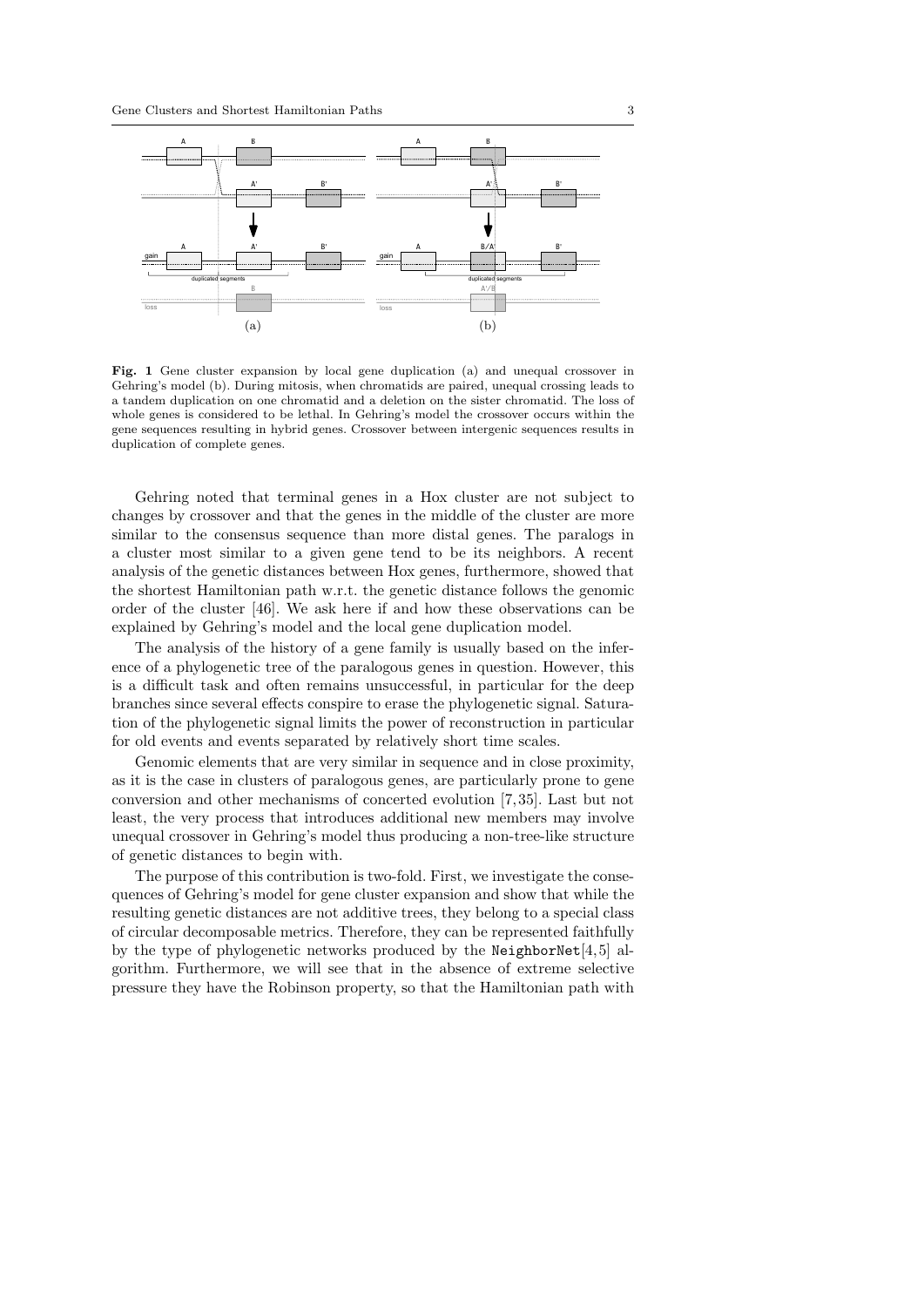

Fig. 2 Each planar embedding  $\tilde{T}$  gives rise to a circular ordering of the vertices by following the "outline" around the tree.

the shortest genetic distance between genes is co-linear with the genomic order in the gene cluster. We then use this result to distinguish between gene clusters that likely have evolved under Gehring's model and retained synteny from those that have a different origin or were subjects to a rearrangement of their gene order.

# 2 Trees, Metrics, and Hamiltonian Paths

In this section we introduce the notation and provide some mathematical background information on the connection between tree metrics and Hamiltonian paths. The material presented here is mostly "folklore" and included primarily as an introduction to the more formal development of the following sections. Proofs are included for completeness since we are not aware of any convenient references.

# 2.1 Gene Duplications and Genomic Gene Order

We consider a family X of  $n = |X|$  paralogous genes whose evolutionary history is given by the tree T (with vertex set V, leaf set  $X \subset V$ , and edge set E) and strictly positive branch lengths  $\ell : E \to \mathbb{R}^+$ . The corresponding genetic distance function  $d: X \times X \to \mathbb{R}_0^+$  is given by

$$
d_{xy} = \sum_{e \in \wp_{xy}} \ell(e) \tag{1}
$$

where  $\wp_{xp}$  denotes the unique path connecting x and y in T. We write  $d_{\text{max}} =$  $\max_{x,y\in X} d_{xy}$  for the maximal distance between two leaves.

Let  $\pi : \{1, \ldots, n\} \to X$  be a bijection. In other words,  $\pi$  defines an ordering of X so that  $x \prec y$  iff  $\pi^{-1}(x) < \pi^{-1}(y)$ . A special ordering  $\hat{\pi}$  is the arrangement of the gang on the ganoma of the gene on the genome.

A circular (or cyclic) ordering [31] is a ternary relation  $\triangleleft i j k$  on a set X that satisfied the following five conditions for all  $i, j, k \in X$ :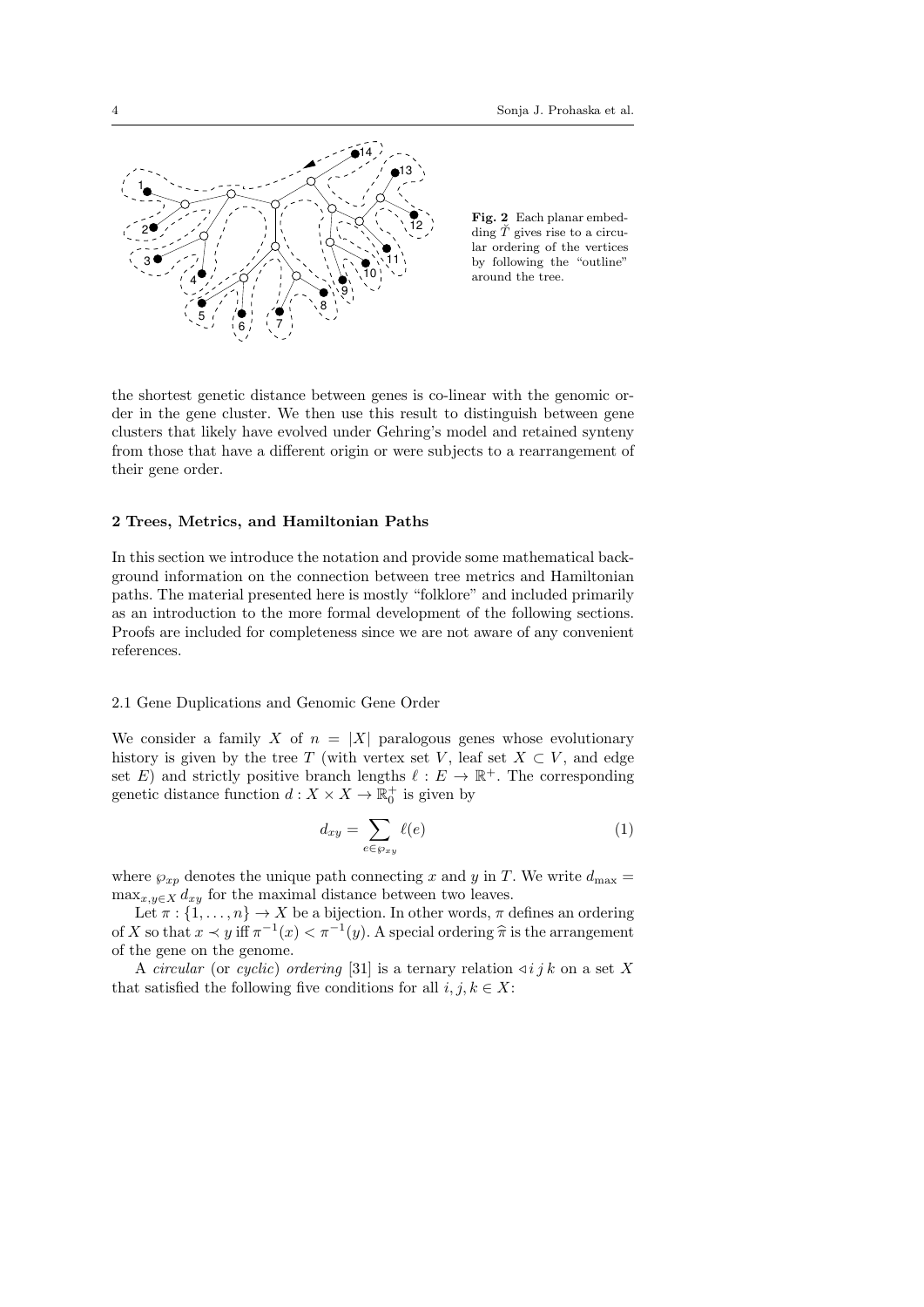

Fig. 3 Phylogenetic tree arising from a block duplication of two paralogs. The l.h.s. sketches the phylogenetic tree and the genomic ordering of the leaves. The r.h.s. shows the corresponding graph  $G_T$ . After contracting the edge between a and r, we are left with a  $K_{3,3}$ , hence  $G_T$  is not planar. Thus the genomic ordering  $\hat{\pi}$  is not a T-ordering.

- $(cO1)$   $\triangleleft ijk$  implies i, j, k are pairwise distinct. (irreflexive)
- $(cO2)$   $\triangleleft i j k$  implies  $\triangleleft k i j$ . (cyclic)
- $(cO3) \lhd i j k$  implies  $\neg \lhd k j i$ . (antisymmetric)
- $(cO4) \triangleleft i j k$  and  $\triangleleft i k l$  implies  $\triangleleft i j l$ . (transitive)

(cO5) If i, j, k are pairwise distinct then  $\triangleleft i j k$  or  $\triangleleft k j i$ . (total)

A pair of points  $(p, q)$  is adjacent in a total circular order on V if there is no  $h \in V$  such that  $\triangleleft p h q$ . Circular orderings can be linearized by cutting them at any point resulting in a linear order with the cut point as its minimal (or maximal) element [37]. We will write, by abuse of notation,  $i \prec j \prec k$  to mean  $\triangleleft i j k$  together with a suitable linearization, i.e., a cut between k and i.

It is well known that trees are planar graphs. Let  $\check{T}$  be a fixed planar embedding of T. It defines, up to orientation, a unique circular ordering of the leaf set  $X$ . Any linearization of this circular order defines a linear order, which we will refer to as a T-order, see Fig. 2.

Consider a tree  $T = (V, E)$  with leaf-set  $X \subset V$  and fix a particular circular order  $\pi$  on X. Let  $E_{\pi}$  be a set of edges connecting consecutive leaves w.r.t. to  $\pi$  and denote by  $G_T = (V, E \cup E_\pi)$  the auxiliary graph with the same vertices as T and an edge set extended by  $E_{\pi}$ . Thus  $G_T$  is a Halin graph [20] whenever  $\pi$  is T-order. A necessary condition for  $\pi$  to be a T-order therefore is that  $G_T$ is a planar graph.

Clearly, if the gene family originated exclusively by tandem duplications, then the genomic order  $\hat{\pi}$  is a T-order for the gene phylogeny T. On the other hand, if a block containing two or more genes is duplicated as a unit, then  $\hat{\pi}$  and the tree are discordant as shown in Fig. 3. Every duplication scenario in which more than a single gene duplicated at least once must contain this situation as a subgraph, and thus  $K_{3,3}$  as a minor. It follows immediately that  $\hat{\pi}$  is not a T-order whenever the evolutionary scenario involves larger block duplications. We remark that gene loss may erase this signature of block duplications. For instance, the loss of 2 or 3 in Fig. 3 leads back to a T-order.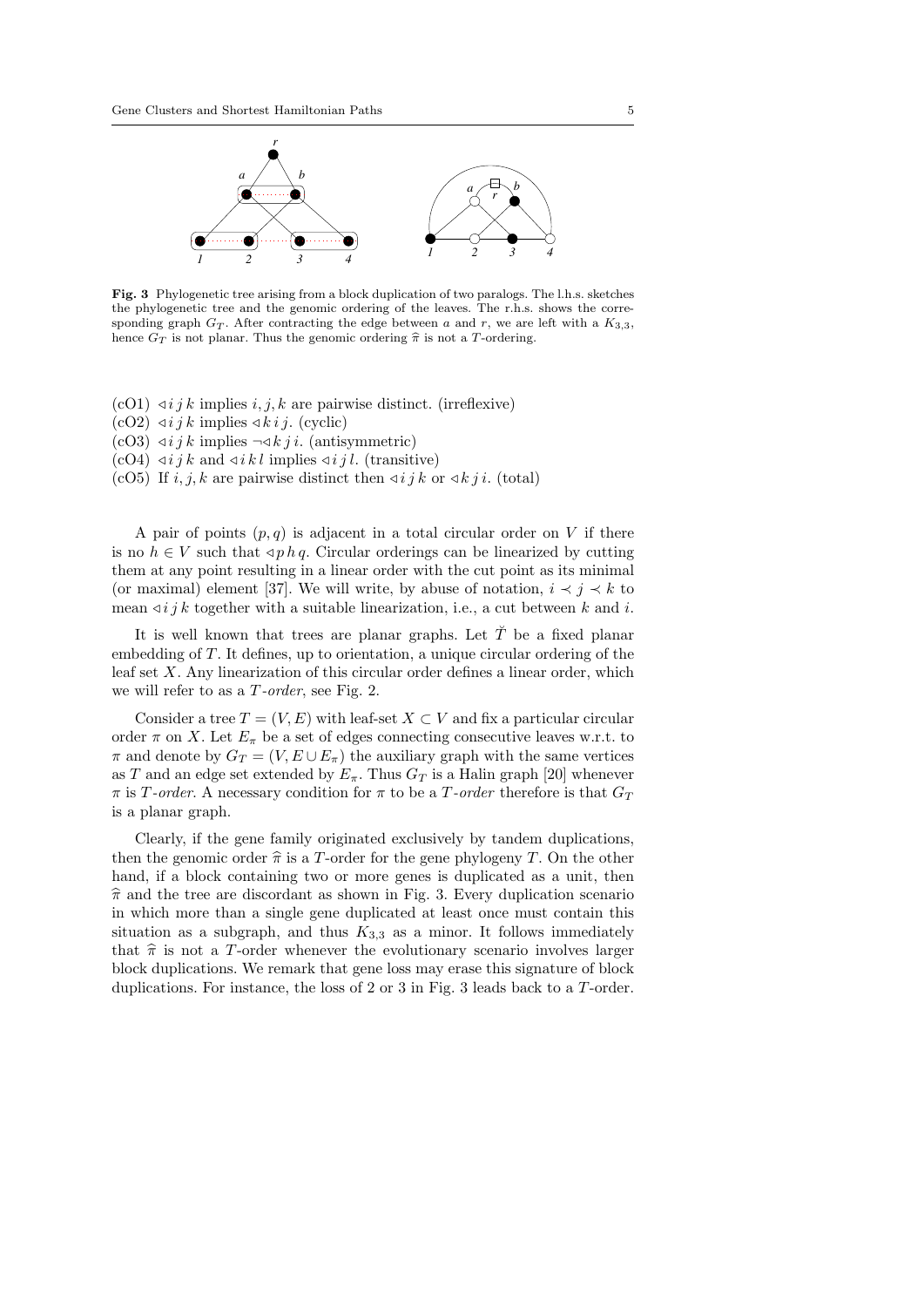2.2 From Trees to Hamiltonian Paths

For an arbitrary order  $\pi$  we define the length function

$$
L(\pi) = \sum_{i=2}^{n} d_{\pi(i-1)\pi(i)}
$$
 (2)

 $L(\pi)$  can be interpreted as the length of the Hamiltonian path defined by the ordering  $\pi$  in the complete graph with vertex set X and edge lengths  $d_{xy}$ .

Theorem 1 Let d be the additive tree metric associated with the tree T and its non-degenerative length function  $\ell$ . Then  $L(\pi)$  is minimal if and only if (i)  $\pi$  is a T-order and (ii)  $d_{\pi(1)\pi(n)} = d_{\max}$ .

*Proof* We use the abbreviation  $\mathcal{L} = \sum_{e \in E} \ell(e)$ .

**Claim 1.** Every order  $\pi$  satisfies  $L(\pi) \geq 2\mathcal{L} - d_{\max}$ .

Denote by  $\omega$  the closed walk  $\wp_{\pi(1)\pi(2)}\wp_{\pi(2)\pi(3)}\cdots\wp_{\pi(n-1)\pi(n)}\wp_{\pi(n)\pi(1)}$ . Its length is  $L(\omega) = d_{\pi(n)\pi(1)} + \sum_{i=2}^{n} d_{\pi(i-1)\pi(n)}$ . Since  $\omega$  connects any two leaves, it contains all edges of T. Furthermore, since T contains no cycle,  $\omega$  must leave each subtree that it enters along the same edge. Thus  $\omega$  covers any edge at least twice. Hence  $L(\omega) \geq \mathcal{L}$ . Since  $\omega$  contains exactly one path too many, and the longest possible path had length  $d_{\text{max}}$ , the claim follows.

**Claim 2.** If  $\pi$  is T-order, then  $L(\pi) = 2\mathcal{L} - d_{\pi(1)\pi(n)}$ .

By construction  $\omega$  associated with a T-order is the closed walk defined by the "outline" of the tree, cf. Fig. 2. Any such walk covers each edge of T exactly twice, once when entering and once when leaving a given subtree. This construction is well known in the literature, see e.g. [33, Thm.5]. The claim follows directly from  $L(\pi) = L(\omega) - d_{\pi(1)\pi(n)}$ . .  $\triangleleft$ 

Fix an arbitrary leaf 1 as the root of T and a starting and end point of  $\omega$ and denote by n the last leaf visited for the first time along  $\omega$ . Furthermore, for every edge e,  $T(e)$  denotes the connected component of  $T \setminus \{e\}$  that does not contain 1.

**Claim 3.** If  $\omega$  covers every edge of T exactly twice then the leafs contained within every subtree form an interval in  $\pi$ .

It suffices to note that  $\omega$  enters and leaves the subtree  $T(e)$  only through e. If the edge is covered exactly twice, all leaves of  $T(e)$ , and only the leaves of  $T(e)$  are visited along  $\omega$  between the first and the second traversal of e.  $\triangleleft$ 

It follows that, for each edge  $e = \{u, v\}$  where  $v \in V(T(e))$  and  $u \notin$  $V(T(e))$ , that is,  $T(v) = T(e)$ , there is a linear ordering of the children  $v_1$ ,  $v_2$ , through  $v_{d(v)}$  of v so that the subtrees  $T(v_1)$ ,  $T(v_2)$ , ...,  $T(v_{d(v)})$  are traversed by  $\omega$  in this order. Consequently, there is a planar layout of T so that the leaves 1 through  $n$  are arranged in the order of traversal. In other words, if  $\omega$  traverses T so that every edge is covered exactly twice, then T has a planar embedding so that  $\omega$  travels along its outline and visits consecutive leaves in the order in which they appear on the outline of the tree.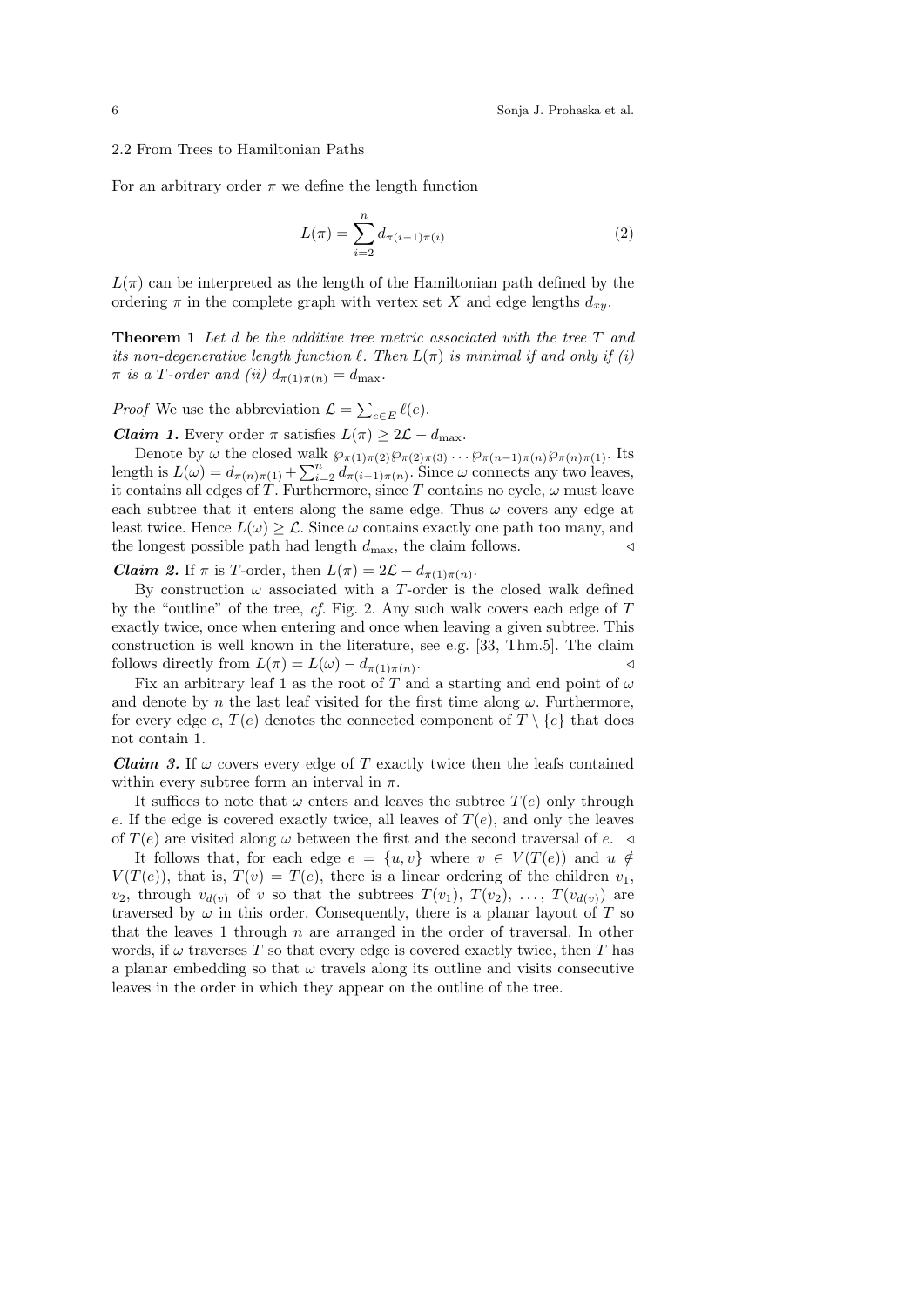Hence there is a  $T$ -ordering following the outline of  $T$  if and only if the corresponding closed walk covers every edge of T exactly twice. Now suppose that  $\pi$  is not a T-ordering. By closure of the walk, each edge must be covered an even number of times by  $\omega$ , so that  $\omega$  without the return path from  $\pi(n)$ to  $\pi(1)$  covers at least one edge thrice, thus  $L(\pi) > 2\mathcal{L} - d_{\pi(1)\pi(n)}$ .  $\Box$ 

# 2.3 Simulating Distance Matrices for Gene Duplications

We show here that genetic distance matrices for models of gene duplications can be simulated directly. This has advantages over the more usual approach of simulating sequence evolution. In particular we can, in this manner, separate the stochastic noise that may lead to deviations from additive tree metrics.

**Lemma 1** Let  $d: X \times X \to \mathbb{R}$  be an additive tree metric on X and let  $\delta_x \geq 0$ for  $x \in X$  be arbitrary. Then  $d' : X \times X \to \mathbb{R}$  defined as  $d'_{xy} = d_{xy} + \delta_x + \delta_y$ for  $x \neq y$  is again an additive tree metric.

*Proof* A metric  $d$  is an additive tree metric if and only if every 4-tuple satisfies the "4-point condition" [6, 13, 15, 47], which stipulates that any four leaves can be renamed such that

$$
d_{xy} + d_{uv} \le d_{xu} + d_{yv} = d_{xv} + d_{yu} \tag{3}
$$

Using the definition of  $d'$  immediately yields

$$
d'_{xy} + d'_{uv} = d_{xy} + d_{uv} + \delta_x + \delta_y + \delta_u + \delta_v
$$
  
\n
$$
\leq d_{xu} + d_{yv} + \delta_x + \delta_y + \delta_u + \delta_v
$$
  
\n
$$
= d_{xv} + d_{yu} + \delta_x + \delta_y + \delta_u + \delta_v
$$
  
\n
$$
\leq d'_{xu} + d'_{yv} = d'_{xv} + d'_{yu}
$$

Hence we can propagate time by an increment  $\Delta t$  simply by adding  $\delta_x =$  $r<sub>x</sub>∆t$  where  $r<sub>x</sub>$  is the rate of evolution of taxon x. A duplication of gene x can be introduced by simply duplicating the row and column  $x$  in the distance matrix **D**, i.e., by setting  $d_{zy} = d_{xy}$  for all  $y \neq x$ , z and  $d_{xz} = 0$ . The procedure is summarized in Alg. 1.

A rate  $r_{x'}$  (and possibly a new rate  $r_x$ ) needs to be chosen. Assuming a constant rate of duplication, we set  $\Delta t = 1/n$  and choose one of the leafs at random for duplication. Instead of appending the new leaf  $x'$  to the end of the matrix, we insert it explicitly before or after x so that the order  $\pi$  of the rows and columns explicitly encodes the genomic order. Duplicating a larger block of rows and columns can immediately be used to simulate the block duplications of any number of adjacent genes.

**Lemma 2** Every additive tree metric  $d'$  can be constructed by Alg. 1.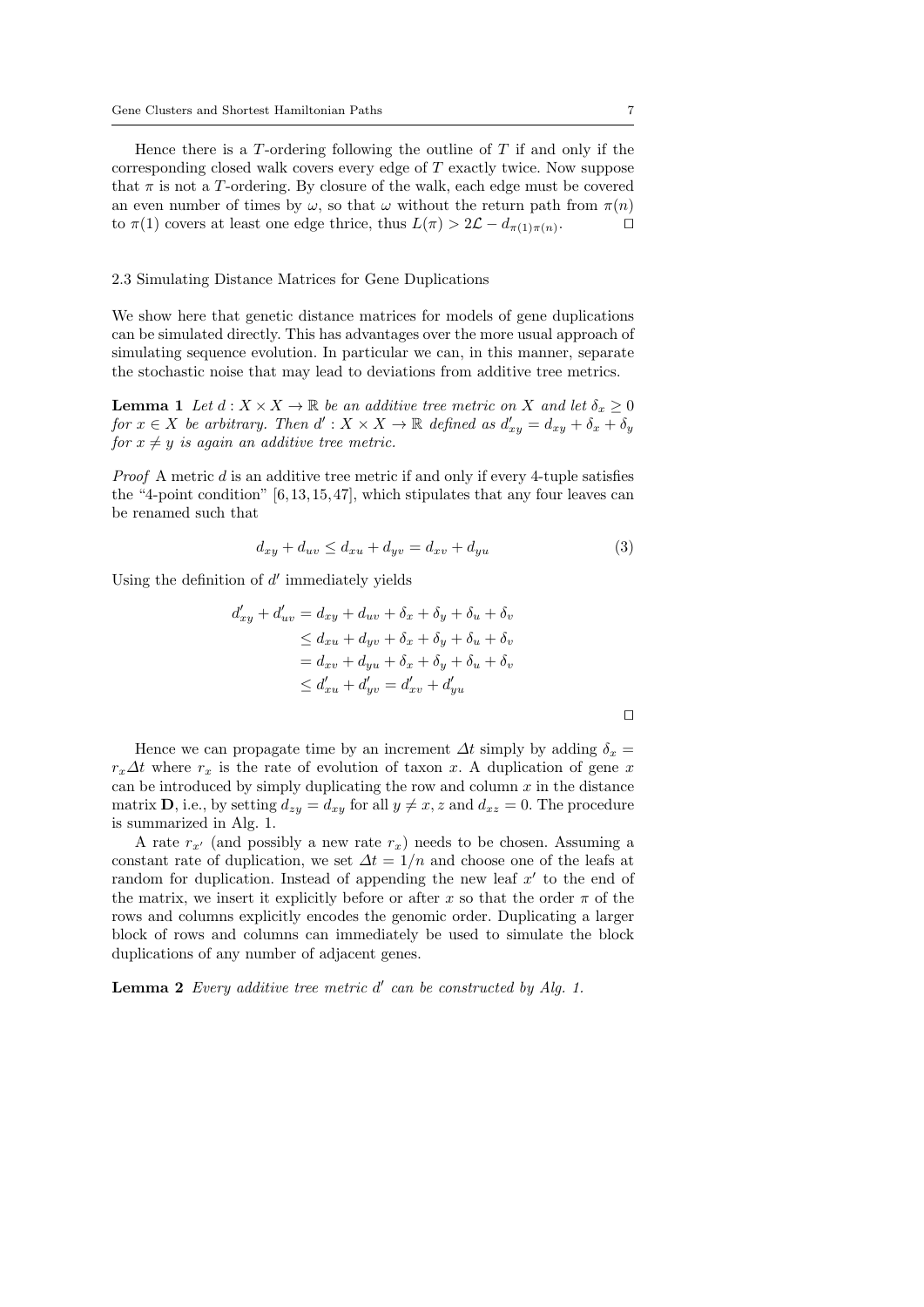Algorithm 1 Simulation of an Additive Tree Metric

**Require:**  $n \{ \text{final dimension} \}$  $V \leftarrow \{1\}$ while  $|V| < n$  do randomly pick  $x \in V$ ,  $z \notin V$  $V \leftarrow V \cup \{z\}$  $d_{zu} \leftarrow d_{xu}$  for all  $u \in V \setminus \{u\}$  $d_{zx} \leftarrow 0$ randomly choose  $\delta_u \geq$  for all  $u \in V$ for  $p, q \in V$ ,  $p \neq q$  do  $d_{pq} \leftarrow d_{pq} + \delta_p + \delta_q$ end for end while

*Proof* If  $d'$  is an additive tree metric, then there is a unique additive tree  $T$ with edge lengths  $\ell : E \to \mathbb{R}^+_0$  representing  $d'.$  Suppose for the moment that  $T$ is binary. Then it has at least one "cherry", i.e., a pair of leaves separated by only a single interior vertex, say  $\{p, q\}$ . It is easy to check that every cherry in T must satisfy

$$
\min_{x,y \in V \setminus \{p,q\}} \left\{ (d'_{px} + d'_{qy}) - (d'_{pq} + d'_{xy}) \right\} > 0 \tag{4}
$$

If  $\{p,q\}$  is a cherry, then the distances in T from p and q to their last common ancestor are  $\delta_p = (1/2) \min_{u,v \neq p} (d'_{pu} + d'_{pv} - d'_{uv}) \geq 0$  and  $\delta_q =$  $(1/2)$  min<sub>u,v≠q</sub>( $d'_{qu} + d'_{qv} - d'_{uv}$ ) ≥ 0, both of which are non-negative as a consequence of the triangle inequality. The reduced distance matrix **D** on  $V \setminus \{q\}$ defined by  $d_{xy} = d_{xy}$  for  $x, y \notin \{p, q\}, d_{xp} = d'_{xp} - \delta_p$  represents T with the cherry replaced by its last common ancestor, hence it is again an additive distance matrix.

Repeating this construction we arrive at a single vertex after  $|V| - 1$  steps. Each step identifies a leaf p that is duplicated and the extensions  $\delta_p$  and  $\delta_q$ of p and its copy q. Note that we have set  $\delta_x = 0$  for all  $x \in V \setminus \{p, q\}.$ This reflects that the stepwise elongation of the trees' branches modeled in Alg. 1 can be subdivided arbitrarily between duplication events that affect a particular branch. Here we simply choose to add the entire length immediately after each duplication event. Thus the construction in this proof backtraces a particular sequence of duplication events in Alg. 1.

The case of non-binary trees is easily incorporated by observing that it can be represented as binary tree in which an internal branch length of 0 is also allowed.  $\Box$ 

# 3 Type R Distance Matrices

## 3.1 Construction and Recognition

The model so far corresponds to a mechanism in which unequal crossover occurs only between the genes of interest. We can, however, also model events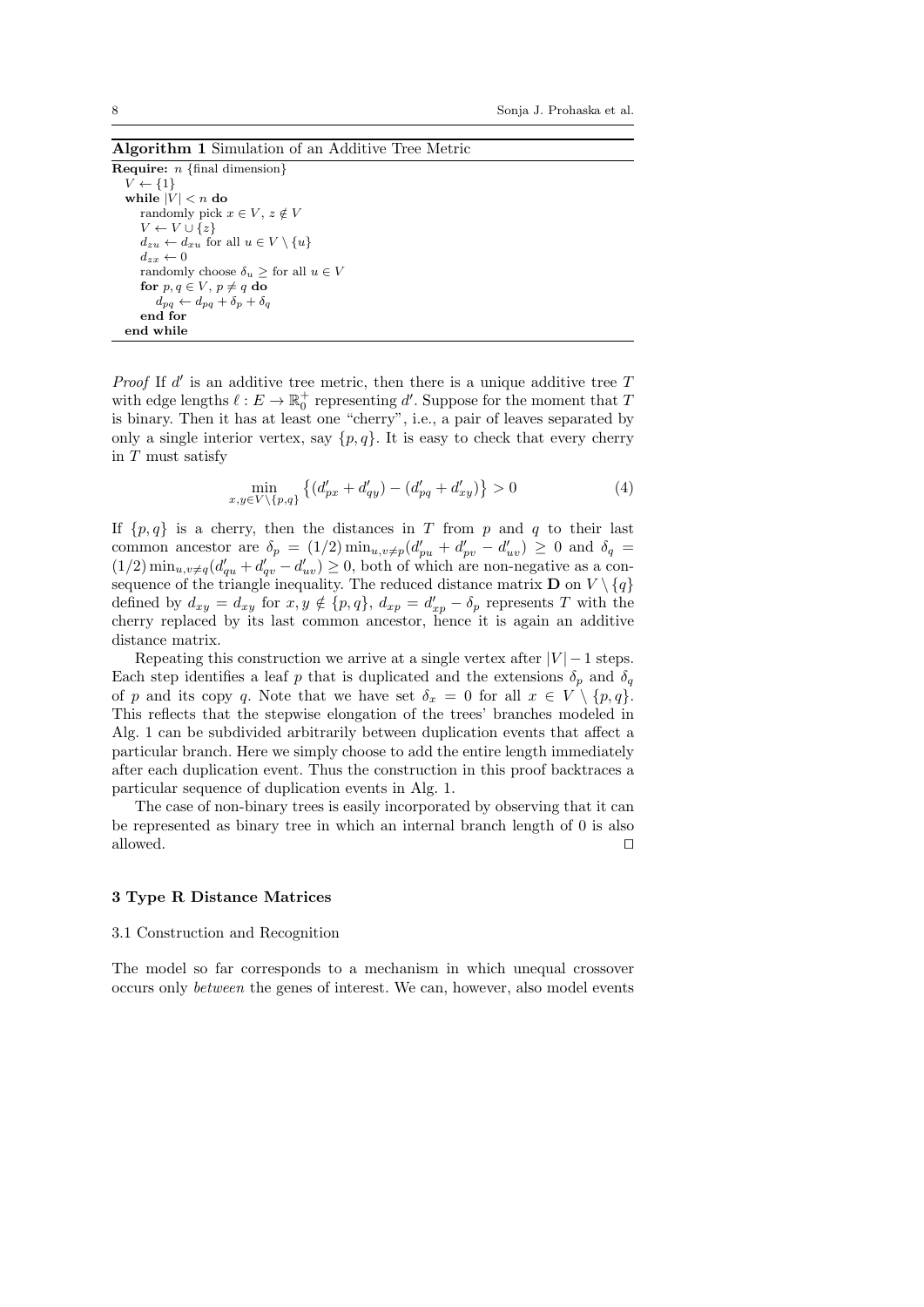in which the genes themselves are recombined. Instead of assuming that  $x'$ is a true copy of  $x$  we now assume that the newly introduced gene  $z$  is a recombinant of two adjacent genes  $x$  and  $y$ . The product is inserted between  $x$  and  $y$ .

Since z is composed of two parts, of relatives sizes a and  $(1-a)$ ,  $0 \le a \le 1$ , that are identical to  $x$  and  $y$ , respectively, we have

$$
d_{zu} = ad_{xu} + (1 - a)d_{yu}
$$
  
\n
$$
d_{zx} = (1 - a)d_{xy}
$$
  
\n
$$
d_{zy} = ad_{xy}
$$
\n(5)

After the duplication event, each gene evolves independently with its own rate, so that the genetic distance between p and q again grows by  $\delta_p + \delta_q$ , i.e.,

$$
d'_{pq} = d_{pq} + \delta_p + \delta_q \tag{6}
$$

**Definition 1** A distance matrix **D** is of *type R* if it is constructed by repeated application of Eqns.(5) and (6)

Clearly, every additive tree metric is of type R by virtue of setting  $a = 0$ (or  $a = 1$ ) in every duplication step. In particular, therefore, for  $n = 3$  every distance matrix is of type R. For  $n > 3$ , however, it is not obvious whether a type R matrix can be recognized efficiently.

We start by observing

$$
d'_{xz} + d'_{yz} - d'_{xy} = d_{xz} + d_{yz} - d_{xy} + \delta_x + \delta_z + \delta_y + \delta_z - \delta_x - \delta_y = 2\delta_z \quad (7)
$$

since  $d_{xz} + d_{yz} = (1 - a)d_{xy} + ad_{xy} = d_{xy}$ .

For  $n \geq 4$ , consider the following expression for  $u \notin \{x, y, z\}$ .

$$
d'_{uz} - ad'_{ux} - (1 - a)d'_{uy} = \underbrace{d_{uz} - ad_{ux} - (1 - a)d_{uy}}_{=0}
$$
  
+  $\delta_u + \delta_z - a\delta_u - a\delta_x - \delta_u + a\delta_u - \delta_y + a\delta_y$  (8)  
=  $\delta_z - a\delta_x - (1 - a)\delta_y := f(a)$ 

The key observation is that this expression is independent of  $u$ . Thus, for  $n \geq 5$ , there are distinct leaves u, v distinct from  $\{x, y, z\}$  so that  $d'_{uz} - ad'_{ux} (1-a)d'_{uy} = f(a) = d'_{vz} - ad'_{vx} - (1-a)d'_{vy}$ , which can be rearranged as  $d'_{uz} - d'_{uy} - ad'_{ux} + ad'_{uy} = d'_{vz} - d'_{vy} - ad'_{vx} + ad'_{vy}$  and hence, after a short calculation,

$$
a = \frac{(d'_{uz} + d'_{vy}) - (d'_{vz} + d'_{uy})}{(d'_{ux} + d'_{vy}) - (d'_{vx} + d'_{uy})}
$$
\n(9)

Note that this equation must be satisfied for all  $u, v \notin \{x, y, z\}$ , hence it restricts the space of type R distance matrices to a submanifold for all  $n > 5$ .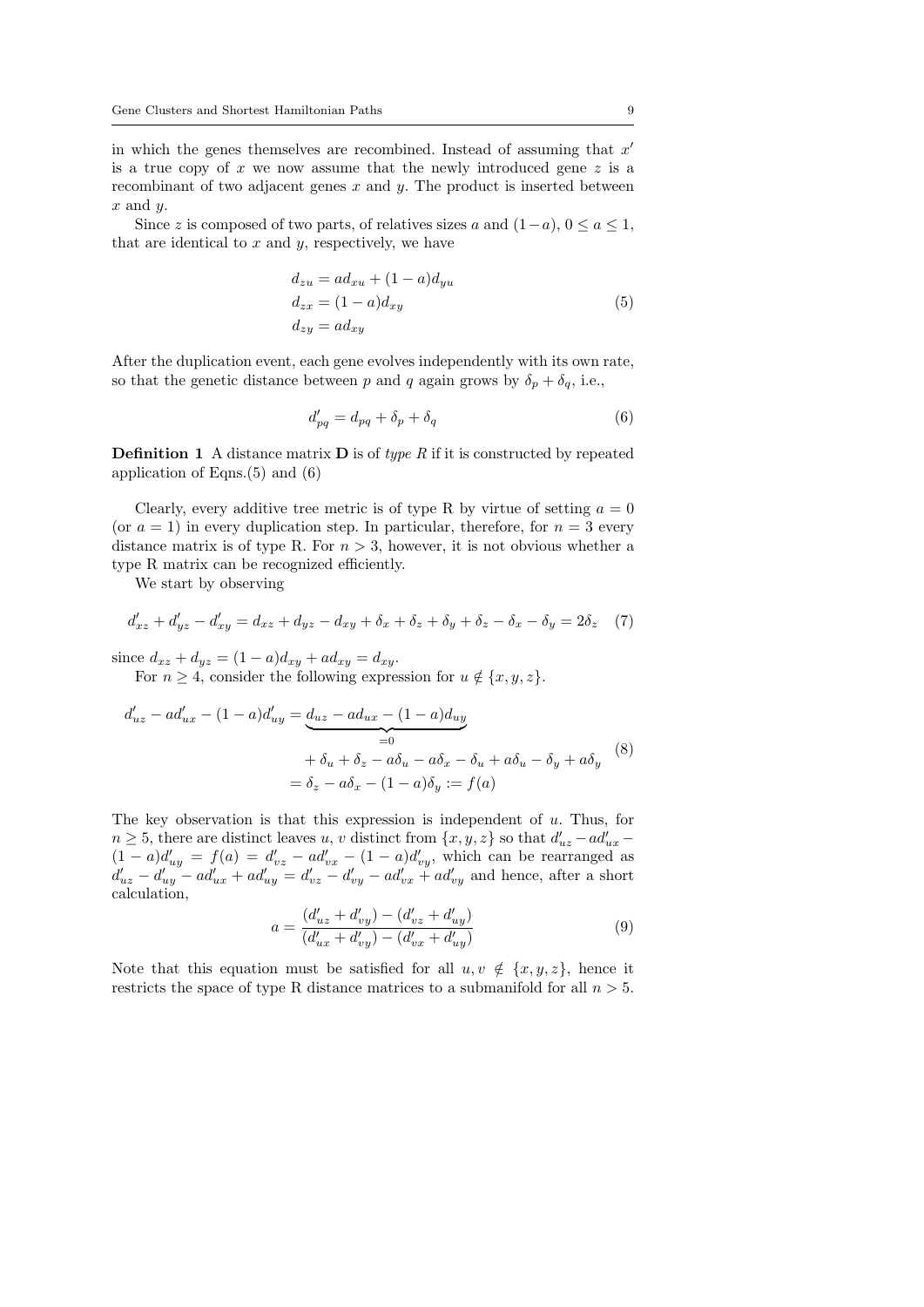

Once a has been computed,  $f(a)$  can also be computed explicitly. Now consider the following system of equations

$$
-a\delta_x - (1 - a)\delta_y = f(a) - \delta_z
$$
  

$$
(1 - a)d_{xy} + \delta_x = d'_{xz} - \delta_z
$$
  

$$
ad_{xy} + \delta_y = d'_{yz} - \delta_z
$$
 (10)

The first line uses the definition of  $f(a)$  above, the second and third line are rearrangements of  $d'_{xz} = (1 - a)d_{xy} + \delta_x + \delta_z$  and  $d'_{yz} = ad_{xy} + \delta_y + \delta_z$ , resp. Multiplying the second and third line by a and  $(1 - a)$ , resp., and adding up the three equations yields  $2a(1-a)d_{xy} = f(a) - 2\delta_z + ad'_{xz} + (1-a)d'_{yz}$ . We can now compute  $d_{xy}$  from

$$
2a(1-a)d_{xy} = (d'_{uz} - ad'_{ux} - (1-a)d'_{uy}) - 2\delta_z + ad'_{xz} + (1-a)d'_{yz}
$$
 (11)

Finally,  $\delta_x$  and  $\delta_y$  are obtained from

$$
\begin{aligned}\n\delta_x &= d'_{xz} - (1 - a)d_{xy} - \delta_z \\
\delta_y &= d'_{yz} - ad_{xy} - \delta_z\n\end{aligned} \tag{12}
$$

In summary, therefore, we can obtain, for  $n \geq 5$ , complete information on the relative arrangement of the parents  $x$  and  $y$  and their recombinant offspring z. If  $a = 0$  or  $a = 1$  in Eqn.(9) then z is a copy of x or y, resp. In this case we cannot determine  $d_{xy}$  from Eqn.(11) since  $2a(1-a) = 0$ . By construction, however, we can just remove  $z$  from the matrix to obtain the ancestral state.

It remains to determine the values of  $\delta_u$  for  $u \notin \{x, y, z\}$ . This turns out to be not so trivial, since  $\delta_u$  is, in contrast to  $\delta_x$ ,  $\delta_y$ , and  $\delta_z$ , not uniquely determined by the last unequal crossover in Gehring's model event.

To see this more clearly, let us first consider the case  $n = 4$ . It is well known that every metric on four points can be represented as a "box graph" as shown in Fig. 4. The box dimensions can be computed from  $2u = (d_{ps} +$  $d_{qr}$ ) –  $(d_{pq} + d_{rq})$  and  $2(u-v) = (d_{rp} + d_{qs}) - (d_{pq} + d_{rs})$ . The key ingredients, thus are the three different pairs of distances emphasized by parentheses. For more details see [34]. Now let us start from an arbitrary distance matrix D on  $\{x, y, u\}$  and construct z as a recombinant. In the following, we will use abbreviations for the three pairs of distance sums, thus

$$
A = d'_{xz} + d'_{uy} \qquad B = d'_{yz} + d'_{ux} \qquad C = d'_{uz} + d'_{xy} \,. \tag{13}
$$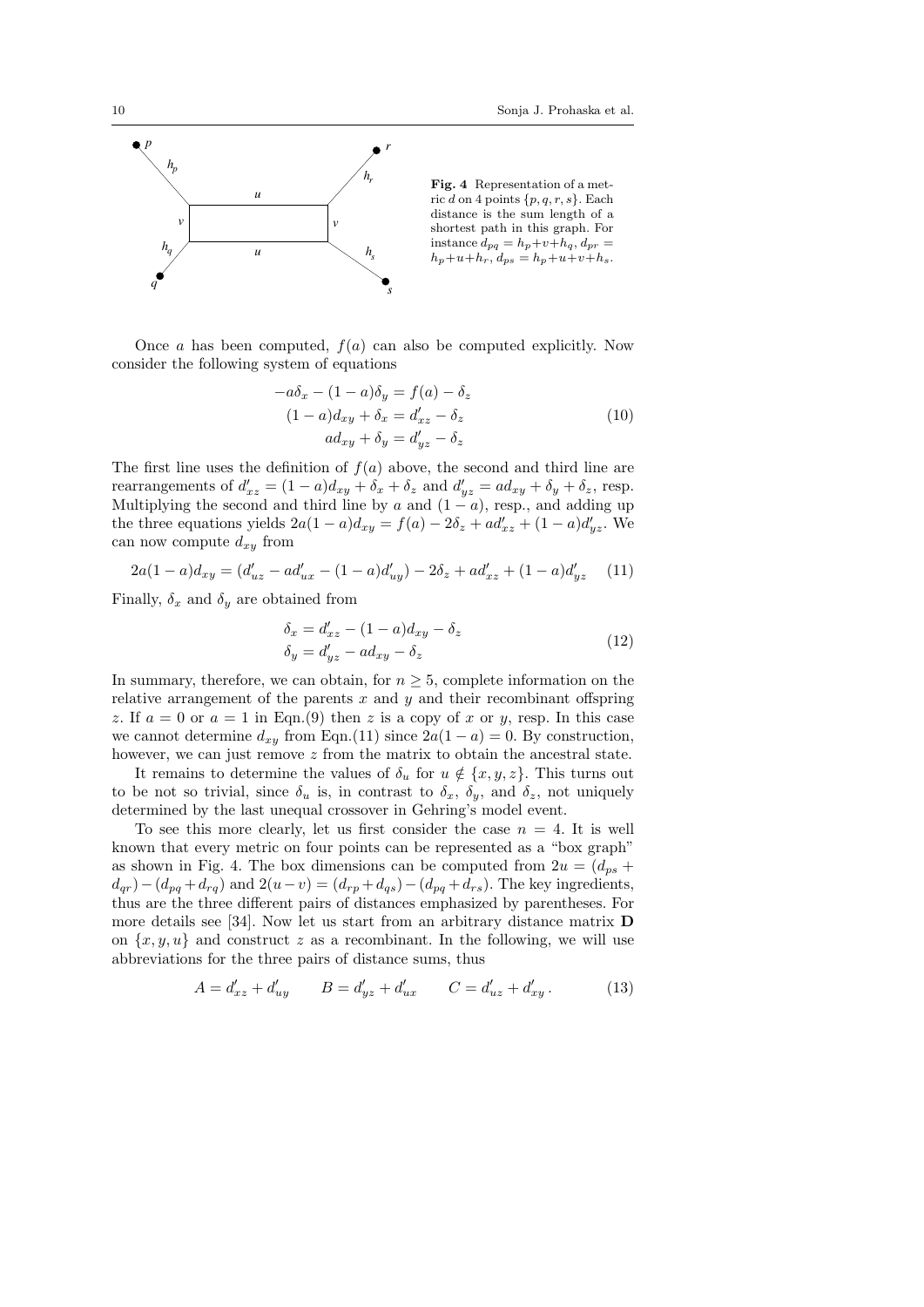Algorithm 2 Recognition of type R distance matrices

```
Require: Distance matrix \mathbf{D}', n = |V| \geq 4repeat
     for (x, y, z) \subseteq V do
         for \{u, v\} \subseteq V \setminus \{x, y, z\} do
            compute a using Eqn.(9)
         end for
         if a \in [0, 1] is the same for all u, v then
            if a \neq 0, 1 then
               compute \delta_z using Eqn.(7)
               compute d_{xy} using Eqn.(11)
               compute \delta_x, \delta_y using Eqn.(12)
               \delta_u \leftarrow 0 for u \in V \setminus \{x, y, z\}compute D as d_{pq} = d'_{pq} - \delta_p - \delta_q for all p, q \in Vend if
            \mathbf{D}' \leftarrow \mathbf{D} without row and column z
            n \leftarrow n - 1end if
     end for
     if no (x, y, z) was found then
         return false
     end if
  until n = 4return true
```
Using the definitions of  $d_{xz}$ ,  $d_{yz}$ , and  $d_{uz}$  we can compute

$$
C - A = a(d_{xy} + d_{xu} - d_{uy}) \ge 0
$$
  
\n
$$
C - B = (1 - a)(d_{xy} + d_{yu} - d_{ux}) \ge 0
$$
\n(14)

using again the triangle inequality. The terms  $C - A$  and  $C - B$  correspond to twice the sides of the box in the quadruple graph, shown in Fig 4; note that they are independent of  $\delta_x$ ,  $\delta_y$ ,  $\delta_z$ , and  $\delta_u$ . We obtain a tree whenever the box degenerates to a line, i.e., if  $a = 0$  or  $a = 1$ .

In the general case this becomes  $h_u = \delta_u + (1/2) \min_{v,w} (d_{uv} + d_{uw} - d_{vw}) \ge$ 0, where the minimum runs over all  $v \neq w \in V$  different from 0. It follows that  $\delta_u \geq 0$  cannot be determined. Intuitively, this comes from the fact that a contribution  $\delta_u + \delta_v$  is added to  $d_{uv}$  after every duplication event. This contribution cannot be divided unambiguously between the individual steps in complete analogy to the situation for additive tree metrics in the previous section.

Hence we can set  $\delta_u = 0$  for every  $u \notin \{x, y, z\}$  and assume the entire length of  $h_u$  stems from previous events. This yields the recursive Alg. 2 for recognizing type R distance matrices. It requires  $O(|V|)$  decomposition steps, each of which needs in the worst case  $O(|V|^5)$  computations to identify the triple  $(x, y, z)$  corresponding to the last duplication event. Note that it suffices to consider  $x < y$ . If  $a = 0$  or  $a = 1$ , then z was obtained as a faithful copy of x or y, resp., and hence it can just be dropped. If a candidate triple  $\{x, y, z\}$  is found, the previous distance matrix  $\mathbf{D}'$  is computed in quadratic time. Thus Alg. 2 runs in  $O(|V|^6)$  time.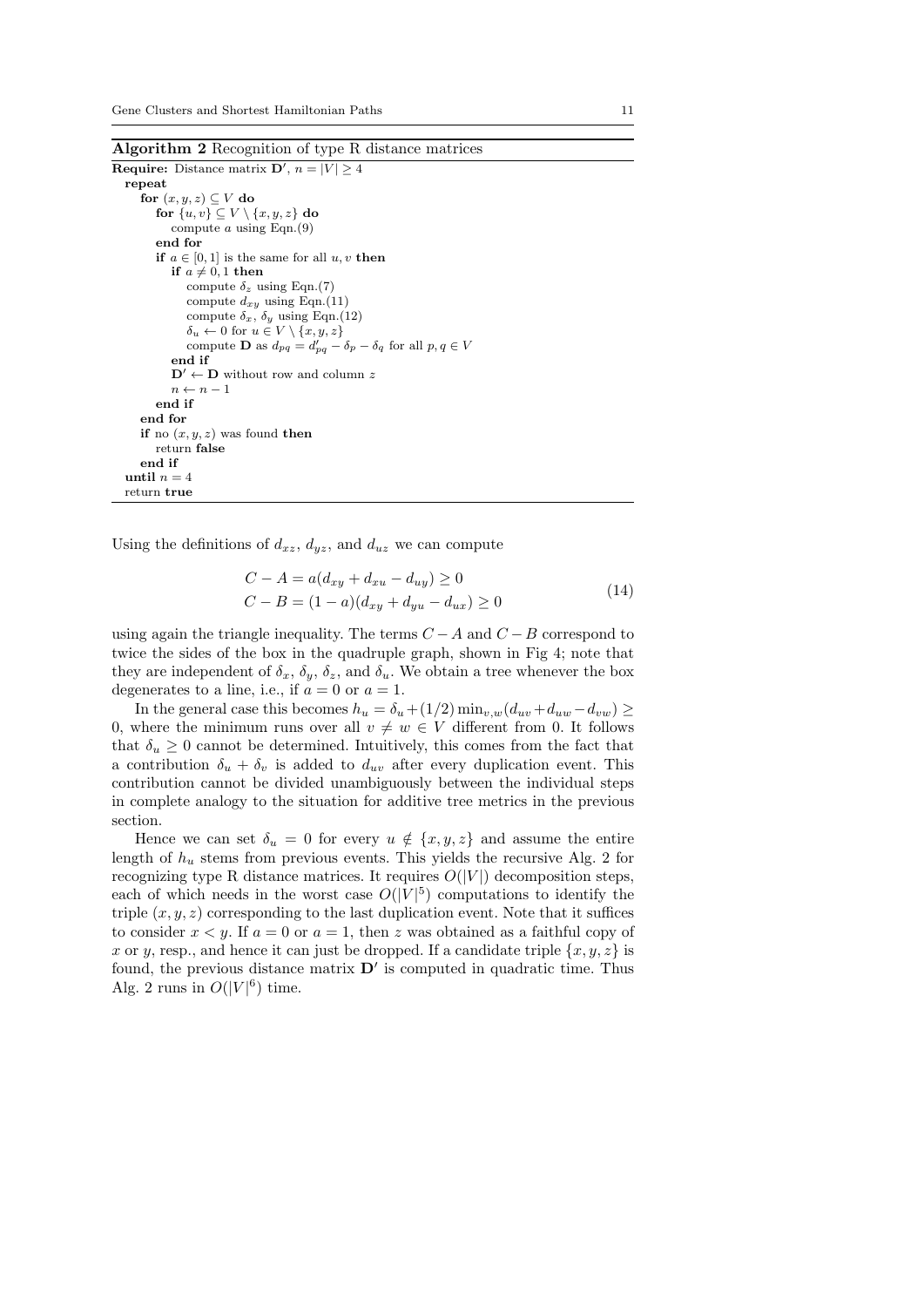For  $|V| = 4$  the remaining distance matrix is represented by a unique box as in Fig. 4, which implies a unique circular order of the remaining four nodes, say  $u, x, y, z$ . The fourth node therefore must be the result of unequal crossover of two nodes that are placed a diagonally opposite corner of the box. Therefore  $(u, y : x)$ ,  $(x, z : y)$ ,  $(y, u : z)$  and  $(z, x : u)$  are equivalent.

# 3.2 Linear Type R Matrices

Definition 2 A type R distance matrix is called *linear* (with order  $\pi$ ) if, starting from  $V = \{x, y\}$ , in each vertex addition step the two parents x and y are adjacent and their offspring  $z$  is placed between  $x$  and  $y$ .

Alg. 2 identifies triples  $(x, y : z)$  so that z was obtained as a recombinant of  $x$  and  $y$ , i.e., that  $z$  is located between  $x$  and  $y$  together with a possible temporal order of these events. It is difficult in general to determine whether a linear order exists that is compatible with an arbitrary collection of betweenness triples: the so-called Betweenness Sorting Problem is NP complete [40, 10]. Here, however, we have much more information. We call a type R matrix generic if for every z both parents are uniquely defined. We say that  $(u, v : w)$ is a successor of  $(x, y : z)$  if  $\{u, v\} = \{x, z\}$  or  $\{u, v\} = \{y, z\}$ . A triple without a successor is a leaf triple.

With a leaf triple  $(x, y : z)$  we can associate the path  $p_{xy} := x - z - y$ . If a triple  $(x, y : z)$  has only one successor, say  $(x, z : u_1)$ , we set  $p_{xy} = p_{xz}(z-y)$ . If it has two successors, these are of the form  $(x, z : u_1)$  and  $(z, y : u_2)$ , and we set  $p_{xy} = p_{xz}p_{zy}$ . This is, the paths corresponding to the two "intervals"  $x-z$  and  $z - y$  are joined at the common vertex y. By construction of type R matrices, each triple has at most one predecessor, hence the path  $p_{xy}$  is uniquely and completely defined for every triple. A triple  $(x, y : z)$  has no predecessor only if  $x$  and  $y$  are two of the three ancestral nodes. There are at most two such triples by construction of linear type R matrices, which necessarily have one node in common. The paths are joined at this common node. The type R matrix is linear if the final concatenation result is a single path, in which each node appears exactly once. By construction,  $z$  is located between  $x$  and  $y$  for all triples  $(x, y : z)$ , i.e., the final path encodes the desired linear order of the nodes.

Representing the paths  $p_{xy}$  as lists, joining at their end points can be performed in constant time. Any triple  $(x, y : z)$  can be a left or right successor to another triple on  $(x, y)$ , accept a left successor on  $(x, z)$ , or accept a right successor on  $(z, y)$ . For each triple, joining to already processed triples and/or generating references for later triples can be achieved in  $O(1)$  utilizing these tuples as keys in associative arrays (one per connection type), e.g. using a quadratic array or (sparse) hash-maps. The successor/predecessor relation between the  $O(n)$  triples can therefore be established in linear time if the triples that account for duplications are already known. Thus, linearity of a type R matrix can be checked in linear time (see Alg. 3 in the Appendix).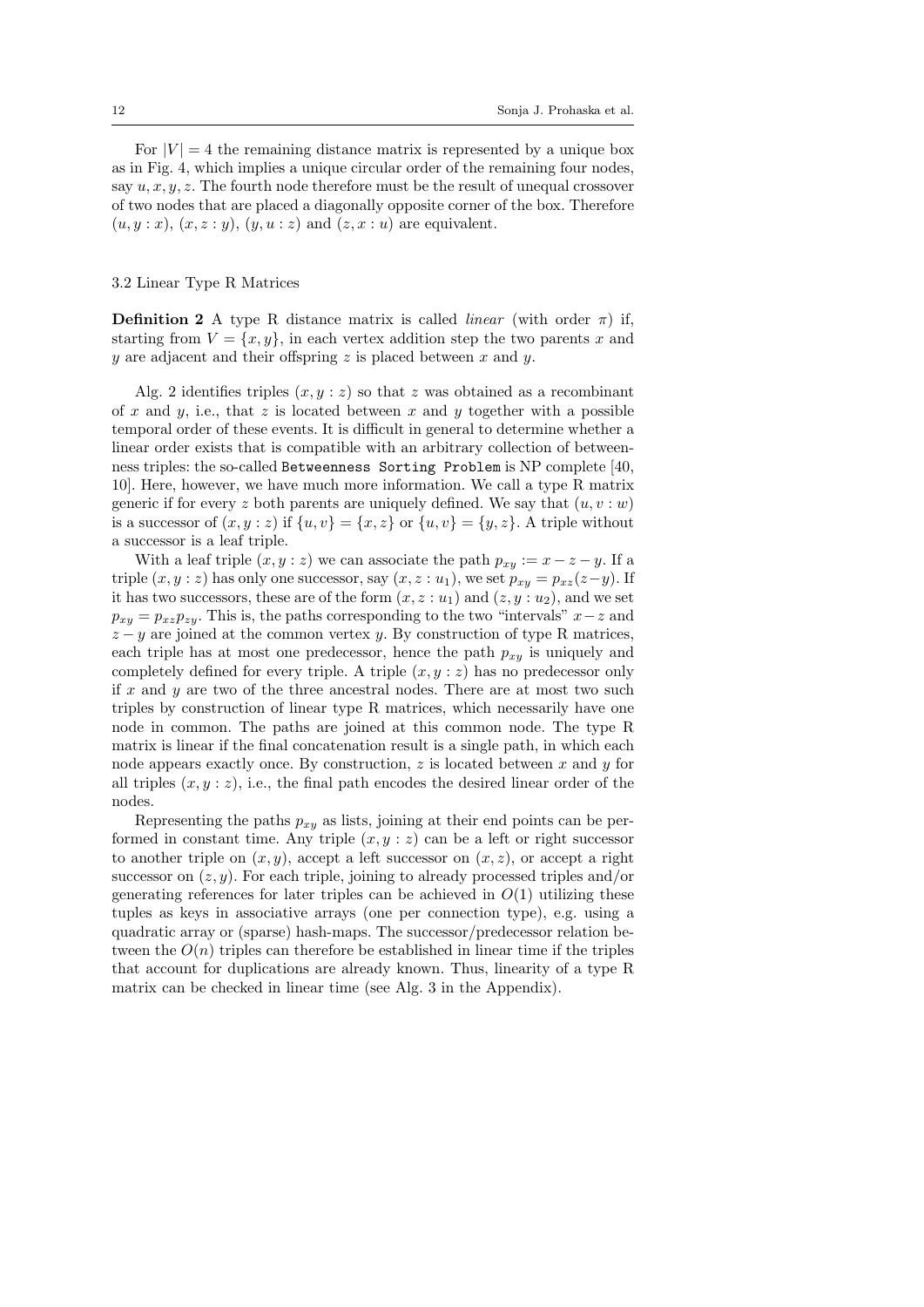

Fig. 5 Representation of a successor-predecessor tree after two duplications of the same gene  $x: (x : z_1)$  and  $(x : z_2)$ . As the time order of duplications to  $z_1$  and  $z_2$ are unknown, so is their relation in the genome. Both  $x - z_1 - z_2$  and  $x - z_2 - z_1$  are proper solutions.

This algorithm can also be extended to the non-generic case. Instances with  $a = 0$  or  $a = 1$  duplications result in  $(x : z)$  relations with unknown second flanking gene, which can cause several problems. While the algorithm above can always find one linear configuration, this is no longer unique in the non-generic case. Any pair obtained as "clones" from the same parent have no defined order among themselves, unless a later triple with  $0 < a < 1$ can resolve it (see Fig. 5). Hence, the predecessor-successor relationship is no longer binary, but rather any gene might relate to an unlimited number of perfect copies. This requires careful indexing on individual genes, as listing gene tuples would create exponential growth of open references.

Let us now turn to the connection of type R matrices and circular orders.

**Definition 3** A distance matrix  $\mathbf{D} = (d_{ij})$  satisfies the Kalmanson condition if there is a circular order  $\triangleleft$  of the points so that the inequality

$$
\max\{(d_{ij} + d_{kl}), (d_{il} + d_{jk})\} \le d_{ik} + d_{jl} \tag{15}
$$

for every four points so that  $i \prec j \prec k \prec l$ .

If  $(d_{ij})$  satisfies Eqn.(15) then the corresponding TSP is solved by the unit permutations, i.e.,  $\pi = (1, 2, 3, \ldots, n)$  [23]. Equivalently, if  $\triangleleft$  is a circular ordering of the taxa set V and  $\pi$  the permutation of V associated with an arbitrary linearization of  $\triangleleft$ , then  $(d_{ij})$  is Kalmanson iff

$$
\max\{(d_{\pi(i)\pi(j)} + d_{\pi(k)\pi(l)}), (d_{\pi(i)\pi(l)} + d_{\pi(j)\pi(k)})\} \le d_{\pi(i)\pi(k)} + d_{\pi(j)\pi(l)} \tag{16}
$$

for  $i < j < k < l$ . In this case  $L(\pi)$  in Eqn.(2) is a shortest Hamiltonian cycle for  $(d_{ij})$ .

With each circular ordering  $\triangleleft$  we can associate a set  $\mathcal{S}^{\triangleleft}$  of splits, i.e., nontrivial bipartitions of the set X of taxa.  $\{A, X \setminus A\} \in S^{\triangleleft}$  if and only if (i)  $A \neq \emptyset$ , (ii)  $A \neq X$ , (iii) there is  $i, j \in A$  and  $k, l \in X \setminus A$  so that (a) for all  $p \in A$  and  $q \in X \setminus A$  holds  $\triangleleft i p j$  and  $\triangleleft k q l$  and  $(b) \triangleleft i j k$  and  $\triangleleft k l i$ . We write

$$
S_{ij} := \{ \{\pi(i+1), \pi(i+2), \dots, \pi(j)\}, \{\pi(j+1), \pi(j+2), \dots, \pi(i)\} \}
$$
(17)

with i, j taken mod |X| for the splits of  $S^d$ , where  $\pi$  is again an arbitrary linearization of  $\triangleleft$ . A metric is called *circular decomposable* [2] if there is a circular ordering  $\triangleleft$  (with a corresponding permutation  $\pi$ ), and  $\alpha_{ij} \geq 0$ ,  $i \neq j$ so that

$$
d_{xy} = \sum_{i < j} \alpha_{ij} \delta_{S_{ij}}(x, y), \tag{18}
$$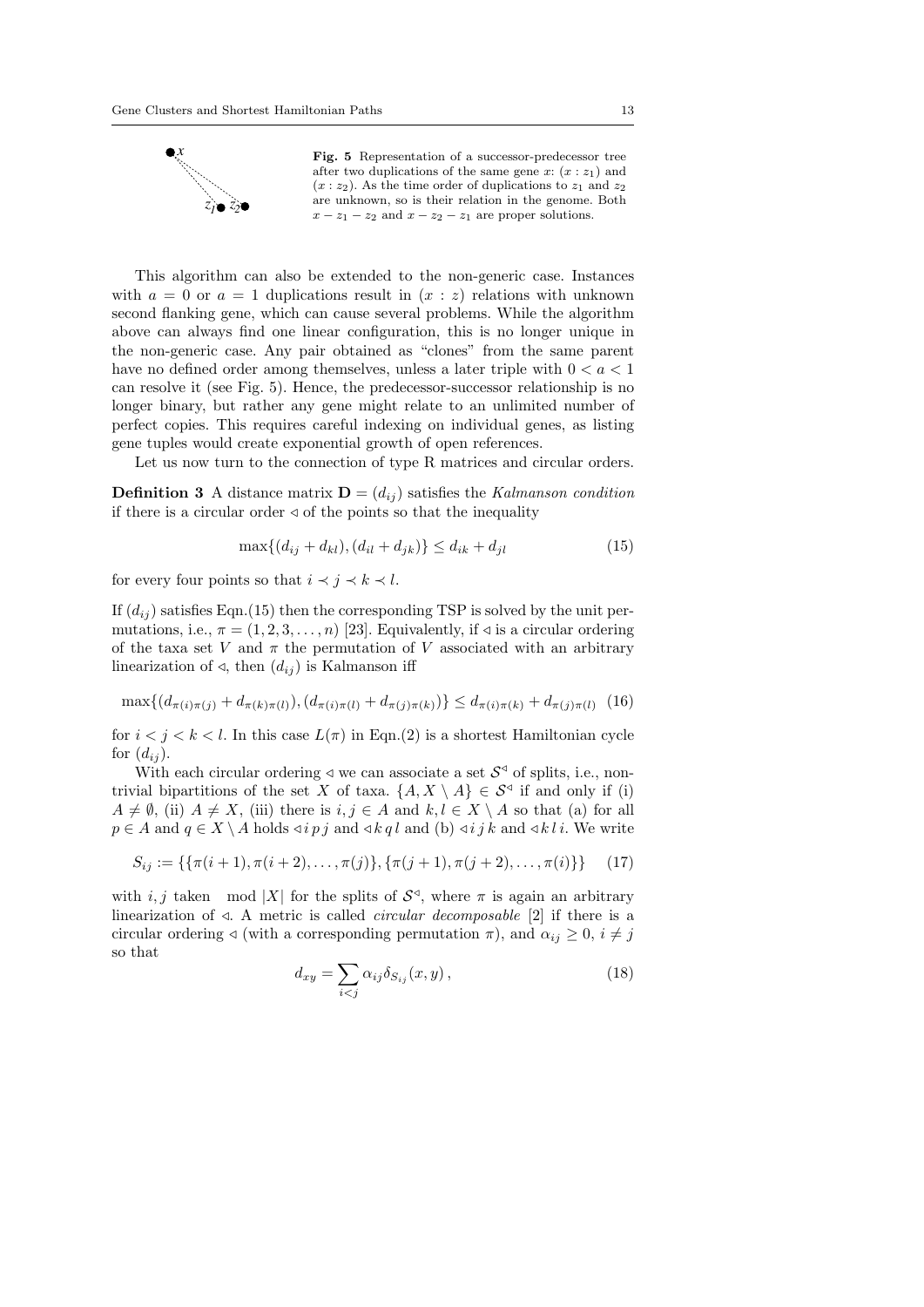where the split pseudometric  $\delta_{S_{ij}}$  is defined as  $\delta_{S_{ij}}(x, y) = 1$  if the split  $S_{ij}$ separates x and y, and  $\delta_{S_{ij}}(x, y) = 0$  otherwise. Such expressions are known as "Crofton formulas" [9]. The *isolation indices* of the splits  $S_{ij}$  can be computed as

$$
\alpha_{ij} = \alpha(S_{ij}) = \frac{1}{2} \left( d_{\pi(i)\pi(j)} + d_{\pi(i+1)\pi(j+1)} - d_{\pi(i)\pi(j+1)} - d_{\pi(i+1)\pi(j)} \right) \tag{19}
$$

It is shown in [11, 9] that a metric satisfies the Kalmanson condition if and only if it is circular decomposable. These can represented as so-called split graphs and computed efficiently using the NeighborNet algorithm  $[4, 5]$ .

As shown in [26, Thm.37], the solution of the TSP on a generic circular decomposable metric is unique. Thus, one can use the TSP solutions of  $(d_{xy})$ directly for finding circular orderings to be used in NeighborNet [25, 4, 5]. Note that this is not true for special case of additive tree metrics.

**Theorem 2** Every linear type R distance matrix satisfies the Kalmanson condition.

*Proof* We only need to show that the distance matrix on  $X \cup \{z\}$  is Kalmanson provided the distance matrix on  $X$  is Kalmanson. Suppose  $z$  is the recombinant of j and j'. In the general case we have  $i \prec j \prec z \prec j' \prec k \prec l$ , since by circularity of the ordering it does not matter whether we duplicate  $i, j, k$ , or l. In addition to the general case we have to consider the special cases with  $i = j$  and/or  $j' = k$ . The proof repeatedly makes use of the simple observation that  $\max(a+p, b+q) \leq \max(a, b) + \max(p, q)$ .

We assume that the Kalmanson inequalities hold for all quadruples in  $X$ with an appropriate circular order. For the general case we have, by substituting the definition of the distances involving the recombinant vertex  $z$ ,

$$
\max\{d_{iz} + d_{kl}, d_{il} + d_{zk}\}
$$
\n
$$
= \max\{a(d_{ij} + d_{kl}) + (1 - a)(d_{ij'} + d_{kl}), a(d_{il} + d_{jk}) + (1 - a)(d_{il} + d_{j'j})\}
$$
\n
$$
\le a \max\{d_{ij} + d_{kl}, d_{il} + d_{jk}\} + (1 - a) \max\{d_{ij'} + d_{kl}, d_{il} + d_{j'k}\}
$$
\n
$$
\le a(d_{ik} + d_{jl}) + (1 - a)(d_{ik} + d_{j'l}) = d_{ik} + ad_{jl} + (1 - a)d_{j'l}
$$
\n
$$
= d_{ik} + d_{zl}.
$$

In the fourth line we use that the Kalmanson inequality holds for  $i \leq j \leq k \leq l$ and  $i \leq j' \leq k \leq l$  by assumption, the last line used the definition of  $d_{z}$ . Analogous computations for the three special cases (omitting the analog of the second and third line above) yield: max $\{d_{iz} + d_{kl}, d_{il} + d_{zk}\}\leq$  $a \max\{d_{kl}, d_{jl} + d_{jk}\} + (1 - a) \max\{d_{jj'} + d_{kl}, d_{jl} + d_{j'k}\} \le a(d_{jl} + d_{jk}) + (1 - a) \max\{d_{jl'} + d_{jl'}\}$  $a)(d_{jk} + d_{j'l}) = d_{jk} + d_{zl}; \, \max\{d_{iz} + d_{j'l}, d_{il} + d_{zj'}\} \le a \max\{d_{ij} + d_{j'l}, d_{il} + d_{jl'}\}$  $d_{jj'}+(1-a)\max\{d_{ij'}+d_{j'l},d_{il}\}\leq a(d_{ij'}+d_{jl})+(1-a)(d_{ij'}+d_{j'l})=d_{ij'}+d_{zl};$  $\max\{d_{ij} + d_{zj'}, d_{ij'} + d_{jz}\} \le a \max\{d_{ij} + d_{jj'}, d_{ij'}\} + (1 - a) \max\{d_{ij}, d_{ij'} + d_{ij'}\}$  $d_{jj'}$ } =  $a(d_{ij} + d_{jj'}) + (1 - a)(d_{ij'} + d_{jj'}) = d_{jj'} + d_{iz}$ . We conclude that all quadruples involving z satisfy the Kalmanson inequality provided the distances  $(d_{ij})$  from a Kalmanson metric on V: we have used the Kalmanson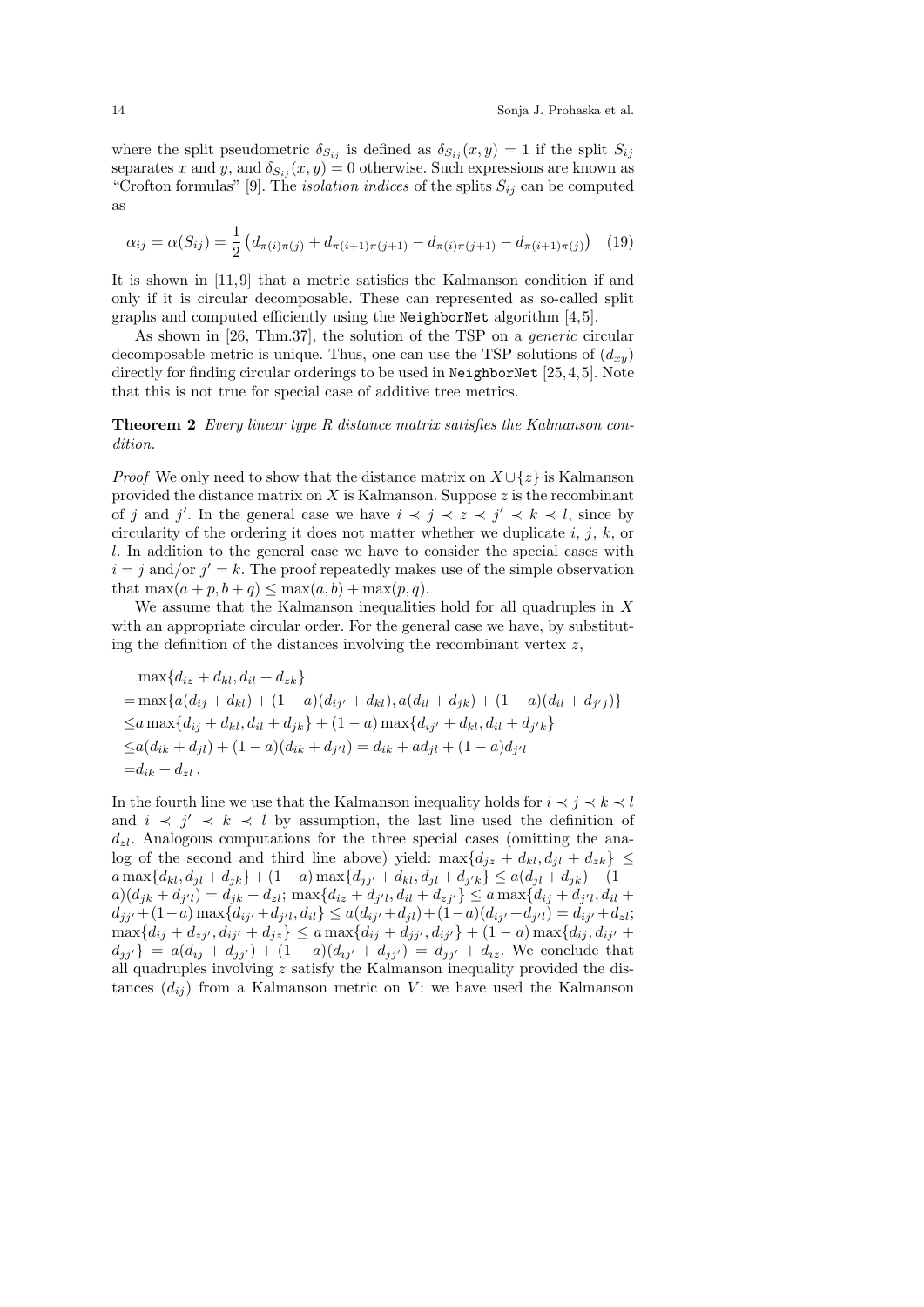conditions for  $i \prec j \prec k \prec l$  as well as the triangle inequality in our proof. As the distances that do not involve the new offspring  $z$  remain unchanged by the construction principle of type R matrices, we conclude that the distances  $(d_{ij})$  on  $X \cup \{z\}$  also satisfies the Kalmanson inequalities.  $\square$ 

# 3.3 Robinsonian Distances and Hamiltonian Paths

The basic idea of converting a TSP into a shortest Hamiltonian path problem is folklore. One simply adds a dummy node 0 between 1 and n with  $d_{0\pi(i)} = c$ large enough. Then a shortest Hamiltonian path will use 0 as an endpoint to avoid using 2c in the solution. The resulting expanded distance matrix  $(d_{ij})$ on  $V \cup \{0\}$  is circular decomposable if and only if the Kalmanson conditions also hold for quadruples involving the dummy node, i.e., if and only if

$$
\max\{d_{0i} + d_{jk}, d_{0k} + d_{ij}\} \le d_{0j} + d_{ik} \tag{20}
$$

holds for all  $0 \prec i \prec j \prec k$ . Since  $d_{0i} = c$  this simplifies to the condition

$$
\max\{d_{ij}, d_{jk}\} \le d_{ik} \qquad \text{for all } i < j < k. \tag{21}
$$

A dissimilarity d is called Robinsonian if there is a permutation  $\pi$  so that

$$
\max\{d_{\pi(i)\pi(j)}, d_{\pi(j)\pi(k)}\} \le d_{\pi(i)\pi(k)} \qquad \text{for all } i < j < k. \tag{22}
$$

The so-called serialization problem [44, 27] of linearly ordering objects is solved by the order  $\pi$  for Robinsonian dissimilarities. This result appears to be folklore, we have not found a simple direct proof.

**Lemma 3** If d is Robinsonian, then  $\pi$  is a shortest Hamiltonian path.

*Proof* W.l.o.g. we assume  $\pi = \iota = (1, 2, \ldots, n)$ . Consider an arbitrary permutation ξ. Then there is a bijection  $\varphi$  between the adjacencies  $[\xi(i)\xi(i+1)]$  w.r.t.  $\xi$  and the adjacencies  $[p, p+1]$  w.r.t.  $\iota$  so that  $\xi(i) \leq p < p+1 \leq \xi(i+1)$ . To see this we argue by induction. For  $n = 2$  the statement is trivial. In general  $\xi$  is either (1) the extension of a permutation  $\xi'$  on  $\{1, 2, ..., n-1\}$  by one of the adjacencies [1, n] or  $[n-1,n]$ , or (2)  $\xi$  is obtained by inserting n into the adjacency  $[\xi'(k)\xi'(k+1)] = [u, v]$  with  $u = \min(\xi'(k), \xi'(k+1))$  and  $v =$  $\max(\xi'(k), \xi'(k+1))$  In case (1)  $\varphi$  is the extensions of  $\varphi'$  by  $[1, n] \mapsto [n-1, n]$ or  $[n-1,n] \mapsto [n-1,n]$ . In case (2) we obtain  $\varphi$  from  $\varphi'$  by replacing  $[u, v] \mapsto$  $[p, p + 1]$  with  $[u, n] \mapsto [p, p + 1]$  and adding  $[v, n] \mapsto [n - 1, n]$ . The Robinson condition (21) implies  $d_{\xi(i),\xi(i+1)} \geq d_{p,p+1}$  for  $\varphi([\xi(i)\xi(i+1)]) = [p,p+1]$  and hence  $L(\xi) \ge L(\iota)$ , i.e.,  $\iota$  is a shortest Hamiltonian path.

The Robinson property also plays an important role in cluster analysis, where it characterizes certain generalizations of hierarchies [14, 24, 43]. Socalled quadripolar Robinson dissimilarities that also satisfy the Kalmanson condition are studied in some detail in [12].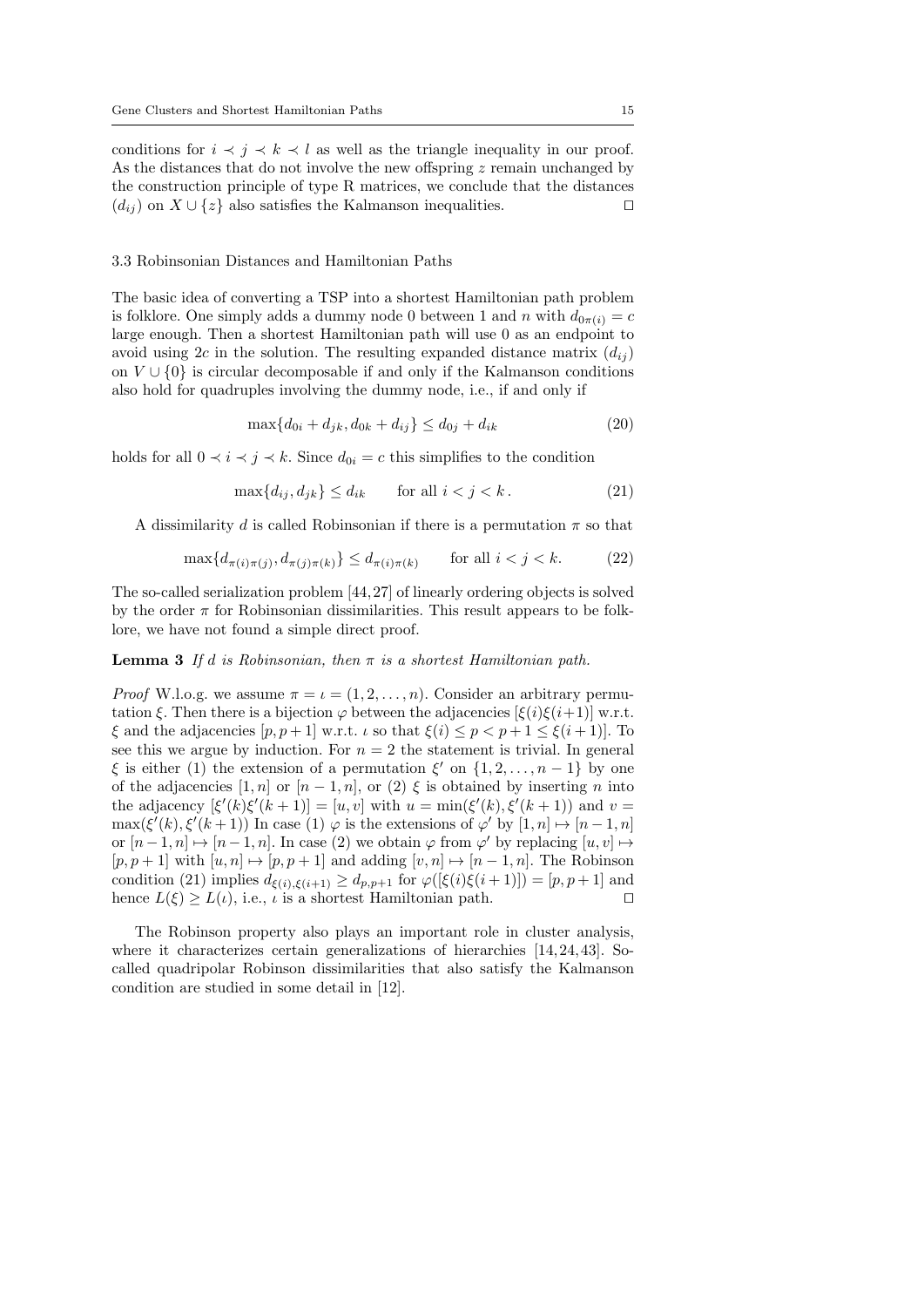**Lemma 4** Suppose  $(d_{ij})$  satisfies Eqn.(21) on V. Then the distance matrix on  $V \cup \{z\}$  obtained by inserting the recombinant node z between adjacent parents  $j'$  and  $j''$  also satisfies the Robinson condition Eqn.(21).

*Proof* Suppose  $j = z$  is the new node derived from parents  $j' \prec z \prec j''$ . Then for  $i < j'$  and  $k > j''$  we have  $d_{iz} = ad_{ij'} + (1 - a)d_{ij''}$  and  $d_{zk} = ad_{kj'} +$  $(1-a)d_{j''k}$ . Thus  $\max\{d_{iz}, d_{z,j}\}\le a\max\{d_{ij'}+d_{j'k}\}+(1-a)(d_{ij''}+d_{j''k})\le b_{ij}$  $d_{ik}$ . The special case  $i = j'$ ,  $k > j''$  yields:  $d_{j'z} = (1 - a)d_{j'j''}$  and thus  $\max\{(1-a)d_{j'j''}, ad_{j'k}+(1-a)d_{j'',k}\}\leq ad_{j'k}+(1-a)\max\{d_{j'j''}, d_{j'',k}\}\leq$  $ad_{j'k} + (1-a)d_{j'k} = d_{j'k}$ . An analogous computation works for  $i < j'$  and  $j'' = k$ . Finally, for  $i = j'$  and  $k = j''$  we have, by construction  $d_{j'z} = j''$  $(1-a)d_{j'j''} \leq d_{j'j''}$  and  $d_{zj''}=ad_{j'j''} \leq d_{j'j}$  $\mathbf{0}$  . Under the contract of  $\mathbf{0}$ 

It is important to note that the choice of  $\delta_k$  can destroy the inequality: From  $\max\{d_{ij}, d_{jk}\} \leq d_{ik}$  we cannot conclude that  $\{d_{ij} + \delta_i + \delta_j, d_{ij} + \delta_j + \delta_j\}$  $\{\delta_k\} \leq d_{ik} + \delta_i + \delta_k$ . Hence, very uneven evolution rates or a mechanism that makes the "middle" genes in a gene cluster evolve much faster can destroy the betweenness conditions. The Robinson condition should be satisfied at least in very good approximation if the evolution rates of the offspring are not too different. Gene conversion, which effectively reduces distances, should make it even easier to satisfy Eqn.(21).

# 4 Simulations and Application to Real-Life Data

# 4.1 Inference of Gene Order from Distance Data

The theory outlined above predicts that "well-behaved" gene clusters, i.e., those that (i) evolved by duplication of single genes only and (ii) did not experience rearrangements should be Robinsonian. In other words, the shortest Hamiltonian path w.r.t. the genetic distances between its constituents should be co-linear with the genomic order. It is therefore of interest to study the length distribution of Hamiltonian paths. Associating a pseudo-energy  $f(\pi) = \sum_{i=2}^{n} d(\pi_{i-1}, \pi_i)$  with a path/permutation  $\pi$  we may construct a probabilistic model where  $Prob[\pi] \propto \exp(-\beta f(\pi))$  with an "inverse temperature" parameter  $\beta$ . In [45, 46] we have shown that this model is tractable by a variation of the well-known exponential-time dynamic programming approach to the Travelling Salesman Problem [3]. In brief, the ensemble  $(p, A, q)$  of paths starting in  $p$ , ending in  $q$  and running through all elements of  $A$  is of the form  $(p, A, q) = \bigcup_{u \in A} (p, A \setminus \{u\}, u) \circ (u, q)$ . Using a variant of algebraic dynamic programming on sets, this simple decomposition can be used to compute the posterior probabilities of adjacencies in the ensemble of Boltzmann-weighted paths as well as the posterior probabilities of vertices  $p$  and  $q$  to be endpoints of a Hamiltonian path. Further details on the method can be found in [45, 46]. It is implemented in the Gene Cluster Evolution Determined Order software  $\rm{package~Gene\mbox{-}CluEDO.}$   $^1$ 

<sup>1</sup> http://hackage.haskell.org/package/Gene-CluEDO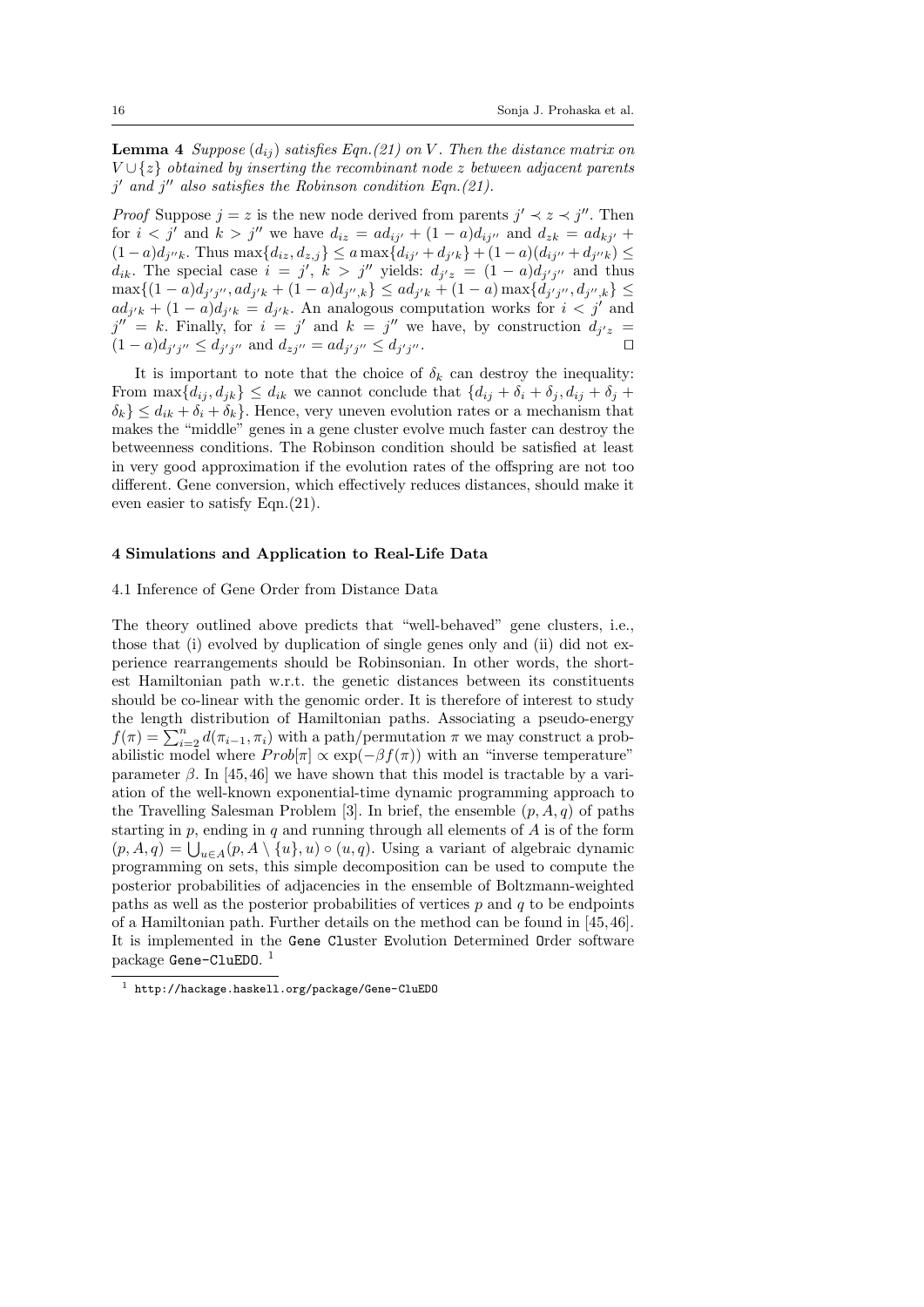Since the genetic distance matrix is expected to have the Kalmanson properties the NeighborNet  $[4,5]$  algorithm can be used as an alternative method to infer the expected gene order. The consistency theorem for NeighborNet [4, 5] in particular guarantees that the correct order will be obtained for ideal input data, i.e., input data that satisfies the Kalmanson condition. In practice, NeighborNet has turned out to be rather resilient to noise. Hence, it can be expected to produce good approximations to the gene order also for imperfect, noisy input data. Concurrence of Gene-CluEDO and NeighborNet can thus be used as support for the correctness of the reconstructed order, see Fig. 6.

#### 4.2 Simple Simulation of Gene Cluster Evolution

In order to test whether sequence evolution indeed approximates type R distances we generated artificial amino acid sequence data starting from a random initial sequence of length N. For the data reported here we use  $N = 1000$  and a uniform distribution of the 21 amino acids (including selenocystein). In each iteration, first a recombinant sequence  $z$  is produced from two adjacent parents x and y so that z is placed between x and y. To model unequal crossover in Gehring's model we randomly choose a breakpoint position  $k$  and produce  $z$ as concatenation of  $y[1, k]$  and  $x[k + 1, n]$ . In the first step, the initial sequence is simply copied. We also consider the case where the breakpoint is outside the "gene", i.e., instead of producing a recombinant sequence  $z$  we use a copy of x or y with probability  $\psi$ . If  $\psi = 1$ , we obtain the limit of tree-like evolution.

The second part of each iteration consists of independent mutations applied to all sequences. To this end, we replace with probability  $\mu$  the amino acid in each sequence position by a randomly chosen alternative. The per site mutation rate  $\mu$  must be chosen large enough to ensure a measurable divergence in each step. On the other hand, the sequence divergence should not saturate after  $n$ duplication-mutation steps, i.e., the expected total number of mutations per sites should not substantially exceed 1. Thus  $1/N \lesssim \mu \lesssim 1/n$ .

Since we do not simulate insertions and deletions, the sequences are already properly aligned. In order to obtain an approximately additive distance matrix from the simulated sequences we use the Jukes-Cantor transformation [22] to account for multiple mutations hitting the same site. Fig. 6 shows data for simulation with only local gene duplications in (a) and with unequal crossover in Gehring's model in each step in (b) to (e).

The gene order in the cluster and the reconstructed order in either the Gene-CluEDO or the circular order inferred using NeighborNet do not match for tree-like evolution. The reason is that in this case many orders, namely all outlines of any planar embedding of the tree, are equivalently perfect data. The simulated sequence data by construction contain stochastic noise that breaks this symmetry in a random manner. More precisely, distances empirically inferred from sequences will satisfy the equality in equ.(3) only approximately. As a consequence, the tree edge belonging to the split  $xy|uv$  will be expanded to narrow box as in Fig. 4. It is completely up the noise, whether the sec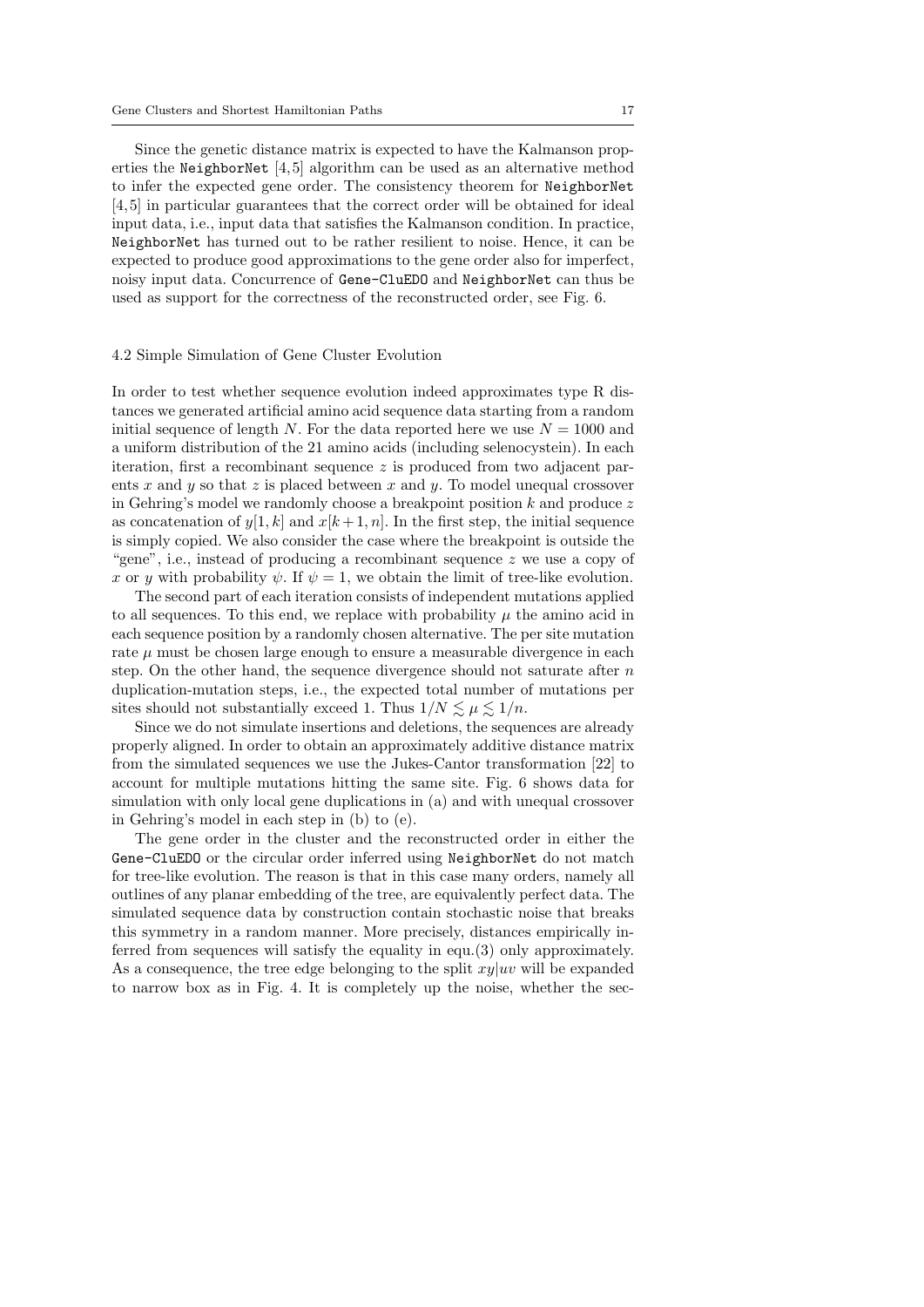cluster. The last row then shows the network that is created with the

indicated by a grey scale bar above the net indicated by a grey scale bar above the net.

NeighborNet

cluster. The last row then shows the network that is created with the NeighborNet [4,5] algorithm. Note that the NeighborNets may scale differently

[4,5] algorithm. Note that the

NeighborNet

s may scale differently

 $\overline{\bullet}$  10  $\circ$  0



 $\circ$  0

×  $\overline{\phantom{a}}$ П

 $\blacksquare$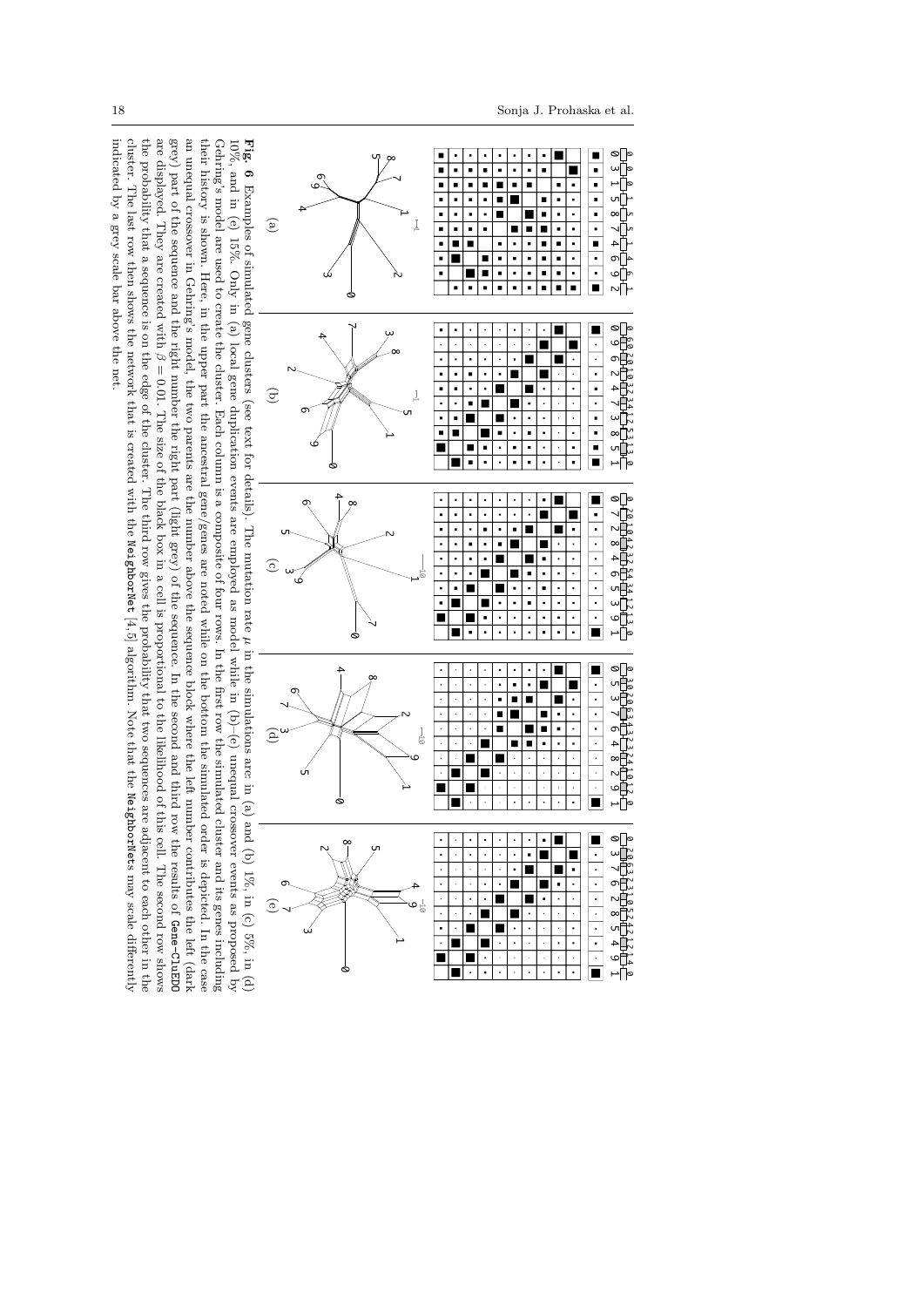ond split is  $xu|yv$  or  $xv|yu$ , an thus, whether the circular order is  $x, u, v, y$  or  $x, v, u, u$ 

In contrast, both Gene-CluEDO and circular order reproduce the gene order in the cluster in the vast majority of simulations with unequal crossover in Gehring's model. The choice of the mutation rates  $\mu$  makes little difference as long as the genetic distances between the sequences are not saturated.

An exception is Fig.  $6(c)$ , where NeighborNet "misplaces" sequence 1. A detailed analysis of the data shows that both 3 and 9 are unequal crossover products involving 1, however by chance the breakpoint was located so that only a tiny fraction of 1 was included in 3 and 9. The example thus contains an "almost tree-like" step, which does not retain sufficient ordering information.

#### 4.3 Analysis of Gene Clusters

#### 4.3.1 Pairwise Distances

In the following we illustrate the application of the theoretical results to the analysis of several gene clusters. To this end, we retrieved the amino acid sequence data of the annotated proteins from the NCBI data base, constructed and—where necessary—manually curated sequence alignments, and used these to compute the matrices of pairwise genetic distances that are taken as input by both Gene-CluEDO and NeighborNet.

Multiple sequence alignments were computed with T-Coffee [36]. Since highly variable regions in the proteins mostly introduce noise into the alignment and the subsequent reconstruction of the phylogenetic network, we removed highly variable alignment columns using noisy [16]. From the processed alignment we then computed the evolutionary distances interpreting gap characters as additional characters. The resulting raw distances are transformed into evolutionary distances using the Jukes-Cantor correction [22]. For the lancelet Hox cluster we obtained an extremely gap-rich alignment. We therefore constructed an alternative alignment using the block-based dialign approach [1], which identifies a chain of significant local alignments. We retained only the alignment blocks with a non-zero significance score.

#### 4.3.2 Hox gene cluster

We already showed in previous work [46] that the Hamilton path method implemented in Gene-CluEDO can be applied to investigating the ancient evolution of Hox gene clusters. Cephalochordates harbour the largest known single Hox gene clusters, comprising 15 members [41]. The Hox gene clusters are known to have expanded independently in the major deuterostome lineages [42] making them a particularly interesting model system for testing Gehring's model. The results of this analysis are shown in Fig. 7. Over all, the amphioxus cluster behaves as expected. In line with the analysis of Hox clusters from the coelacanth [46], both Gene-CluEDO and NeighborNet reproduce the genomic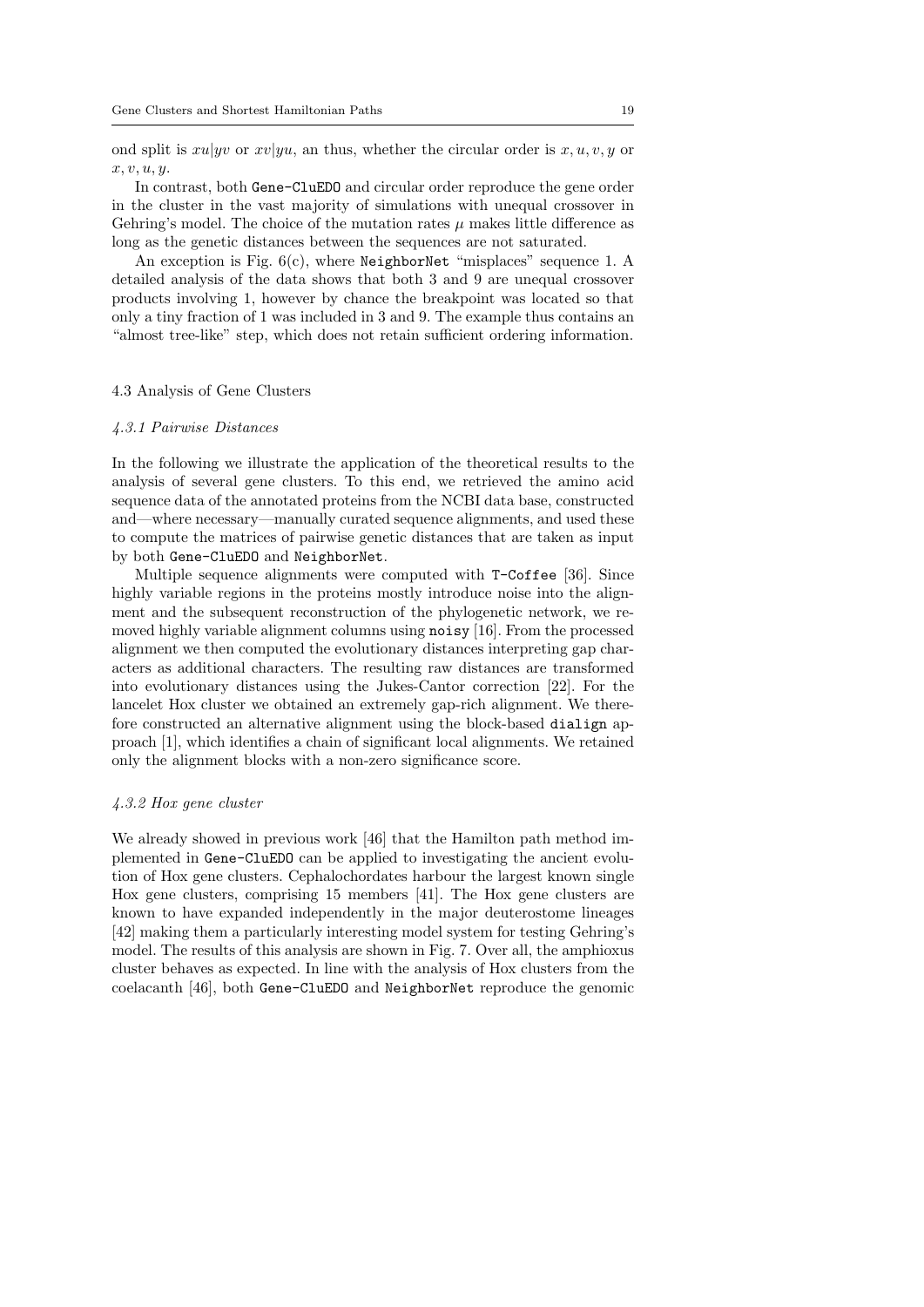

Fig. 7 The Hox gene cluster of B. lanceolatum. How the pairwise distances are created is described in Section 4.3.1. The left site is a composite of three rows. The first row shows the cluster and the order on the genome. In the second and third row the results of Gene-CluEDO are displayed. They are created with  $\beta = 0.0025$ . The size of the black box in a cell coincides with the likelihood of this cell. The second row shows the probability that a sequence is on the edge of the cluster. The third row gives the probability that two sequences are adjacent to each other in the cluster. The right site then shows the network that is created with the NeighborNet [4,5] algorithm. The network scale is indicated by a grey scale bar.

arrangement. There are a few notable deviations, however: Both methods report a reversed ordering of HOX1 and HOX2. A blastp search, however, confirmed that the sequences of these two genes unambiguously belong to the HOX1 and HOX2 paralog groups that are present in all deuterostomes. We suspect that adaptive evolution of one of these genes may be responsible for the observed discrepancy. NeighborNet shows HOX11 and HOX12 in reverse order. However, the splits involved in establishing this ordering have very small weights, suggesting that this reversal is not significant.

We conclude, therefore, that the evolution of the HOX gene cluster most likely followed Gehring's model. Another aspect supporting this conclusion is the placement of splits in the network created by NeighborNet. The genes are placed in a nearly perfect circle around the center of the network. Comparing its topology to the topologies of the clusters created by simulating Gehring's model, we can see high similarity in the network structures (see Fig. 6).

# 4.3.3 PSG gene cluster

The pregnancy-specific glycoproteins (PSG) play an important role in the immune system during pregnancy [8]. They form a well-defined subfamily of the Carcinoembryonales Antigen gene family, which in turn belongs to the immunoglobulin gene superfamily. The PSG family forms a cluster that has independently expanded in some mammalian classes, most prominently in ro-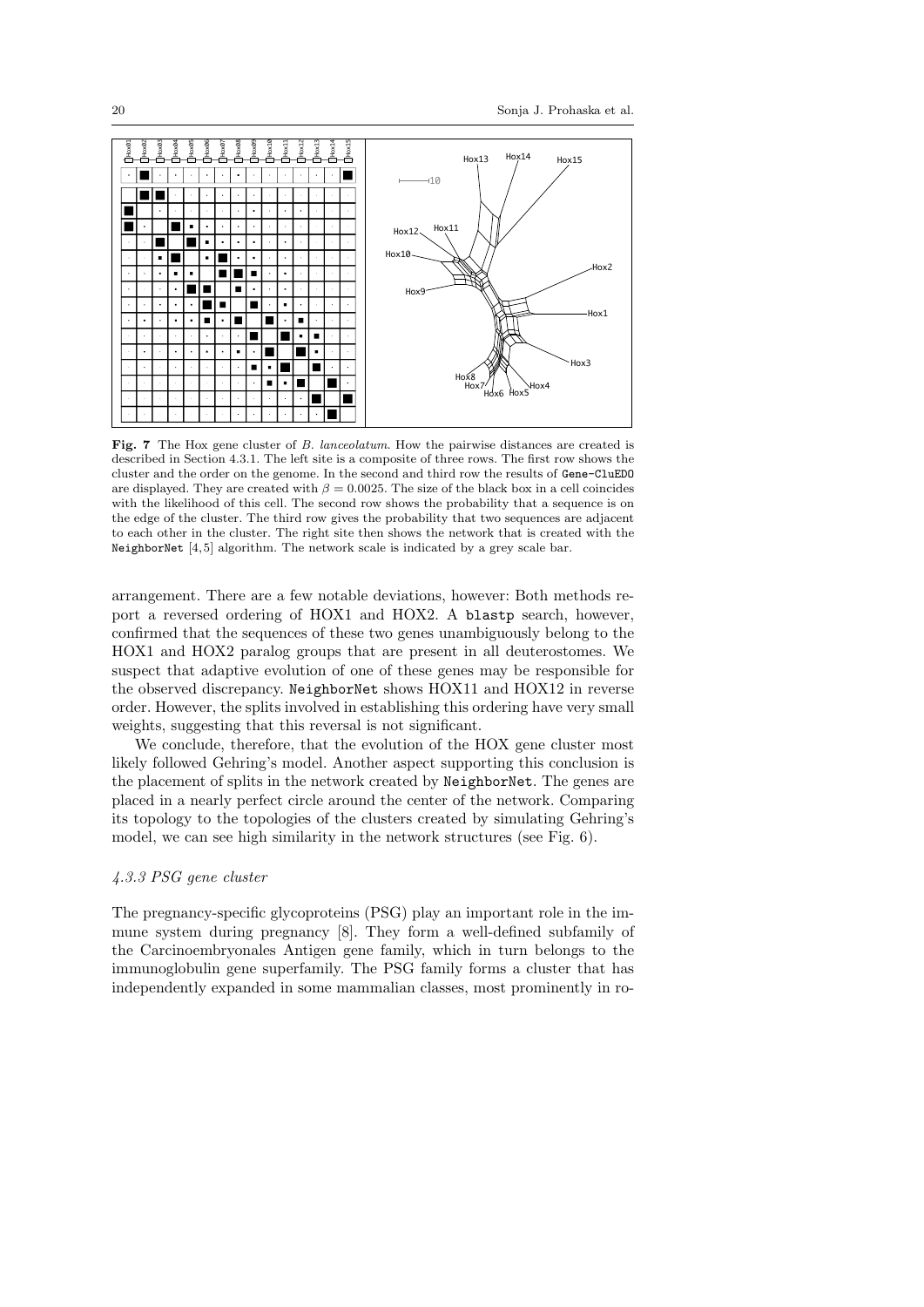

Fig. 8 The PSG gene cluster of Homo sapiens. For additional legends see Fig. 7.

dents and primates. Here we analyzed the human PSG gene cluster, which contains ten PSG genes. Five CEACAM pseudogenes are interspersed in the cluster. The results of this analysis are shown in Fig. 8.

The data shows two remarkable properties. Consistent with evolutionarily recent duplications the PSG genes are very similar to each other. The second remarkable property is that the orders inferred with Gene-CluEDO and NeighborNet do not fit to the real genomic order. In fact only three (Gene-CluEDO) or four (NeighborNet) genes appear in the order of their genomic positions. The data are not consistent with the prediction from Gehring's model.

Two aspects provide possible explanations. Mouldi et al. [48] proposed that the PSG gene cluster in primates evolved under purifying selection for gene conversion. Chang et al. [8] proposed that a high number of unequal crossover events had occured in primate evolution. A very large number of duplicates, however, may reduce the selection pressure on single gene copies such that gene loss is no longer lethal. This may lead to missing genes and to large differences in evolution rates of individual copies. The latter may account for a violation of the Robinson property, and thus deviations between the observed genomic gene order and the order inferred by Gene-CluEDO from the genetic distances. An observation that supports these explanations is that PSG11 and PSG2 stand out of the other genes as relative diverse (see NeighborNet plot). Possibly genes that could close this gap were lost due to unequal crossover.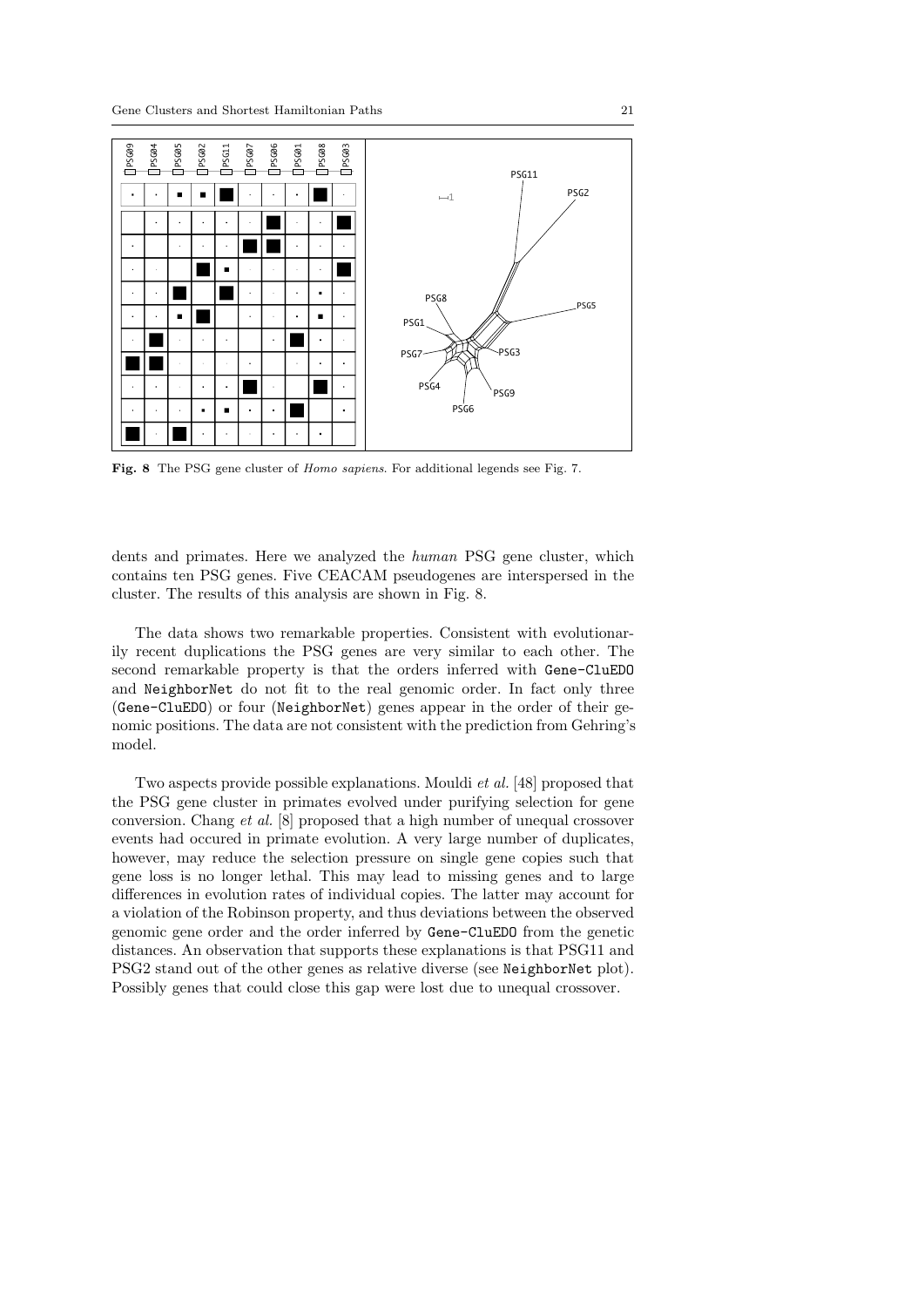

Fig. 9 The  $\alpha$ -Rhox gene cluster of *Mus musculus*. Genes oriented in the opposite reading direction are indicated by darker boxes and underlined gene names. For additional legends see Fig. 7.

## $4.3.4 \alpha$ -Rhox gene cluster

The Rhox genes [29] are expressed during both embryogenesis and in adult reproductive tissues. In the mouse they are located in a single cluster on the X chromosome comprising 33 genes in three subclusters  $(\alpha, \beta \text{ and}, \gamma)$ . The Rhox cluster is notable for its unusually rapid evolution. Here we included 23 well annotated genes of the  $\alpha$ -Rhox cluster, after removing the pseudogene rHox3d, the highly diverged rHox1 sequence, as well as rHox3b, for which no translation is reported in the NCBI.

Fig. 9 shows that the data set is divided into three groups. All rHox2 genes are in one group (left), all rHox3 genes form the second group (bottom) and all rHox4 genes build the third group (top right). These groups are clearly separated from each other. The  $\alpha$ -Rhox gene cluster clearly has not evolved conforming to Gehring's model. As described e.g. in [28], the basic unit of tandem duplications is a block comprising an rHox2, rHox3, and rHox4 gene. Subsequent gene losses further restructured the cluster. In addition the cluster was subject to an inversion. Our analysis does not contradict this scenario.

# 4.3.5 ADH gene cluster

The alcohol dehydrogenases (ADH) family exists in a wide range of taxa, from bacteria to plants and humans [39]. Their main function in animals is to break down alcoholes that are otherwise toxic. Most members of this gene family appear in a well-studied gene cluster. The Human ADH gene cluster comprises seven genes, one each belonging to classes 2-5 as well as three paralogous of class 1 ADHs. Here, we find three elements in the cluster, which also cluster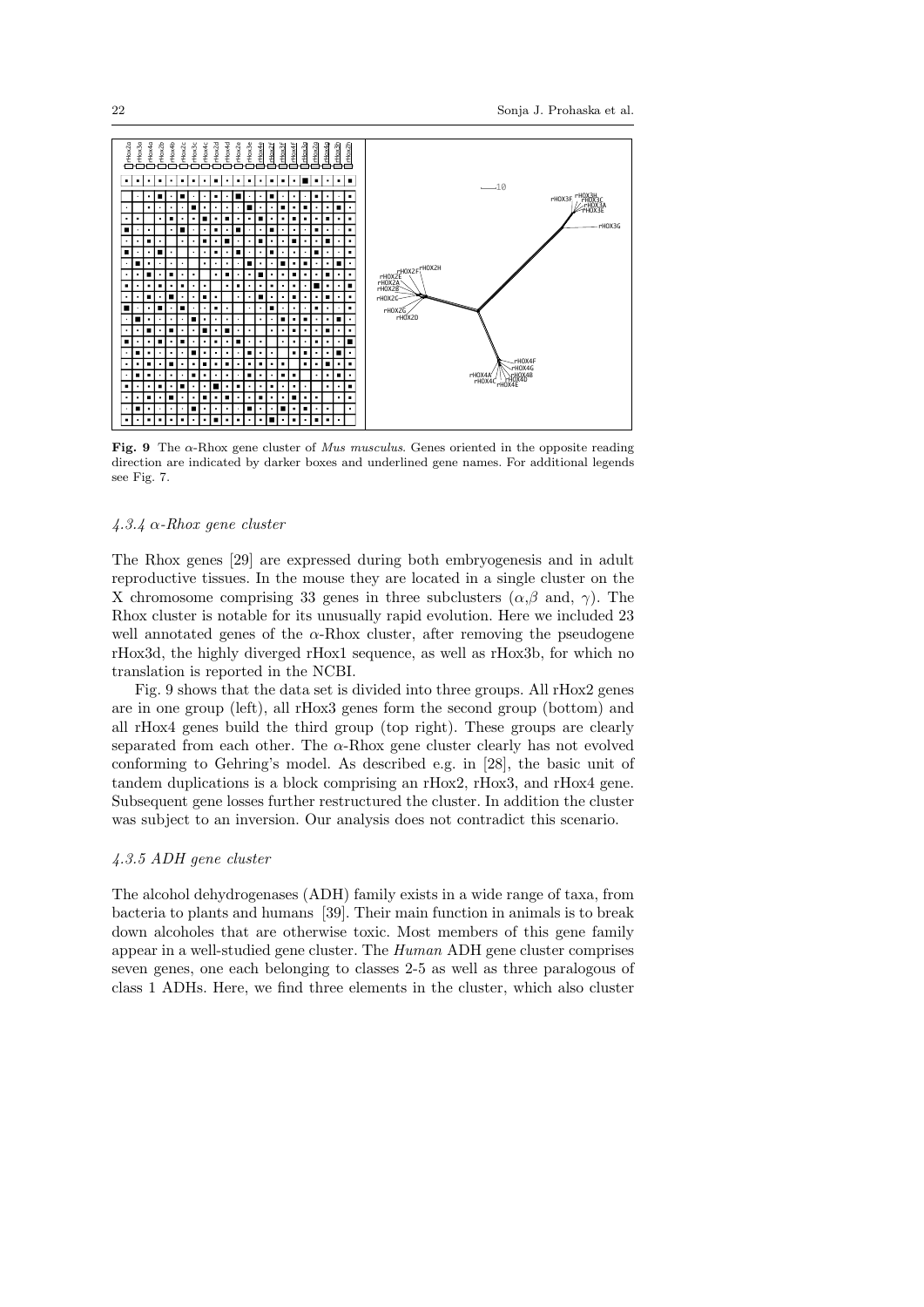

Fig. 10 The ADH gene cluster of *Homo sapiens*. For additional legends see Fig. 7.

together regarding the results of Gene-CluEDO and NeighborNet, shown in Fig. 10.

As the genes are relatively similar to each other, genetic distances are small. The reconstructed cycle order inferred with both Gene-CluEDO and NeighborNet is the same as the genomic gene order. Gene-CluEDO identified ADH1A and ADH6 as the extreme ends in terms of genetic distance. These two genes are located adjacent to each other in the middle of the cluster. This may be an artefact of the small distances, since ADH5 and ADH7, for instance, have more or less the same distance to the split point inferred by Gene-CluEDO.

Our analysis thus suggests that the cluster evolved in line with Gehring's model. The order is perfectly reconstructed. It is argued in [39] based on the observation that different exons of the genes resulted in different maximum parsimony trees that the ADH1 genes have not been subject to gene conversion [39]. This observation is also consistent with the assumption of unequal crossover within the gene as mechanism underlying the duplications: in this scenario, duplicate genes are composed of two parts of two distinct genes, with different evolutionary history. Gene duplication following Gehring's model therefore provides an explaining for the differences in exon-specific tree reconstructions as observed vor ADH gene clusters.

## 5 Conclusions

In this contribution we have investigated in some detail a model of gene cluster evolution that goes beyond identical tandem copies. Based on Walter Gehring's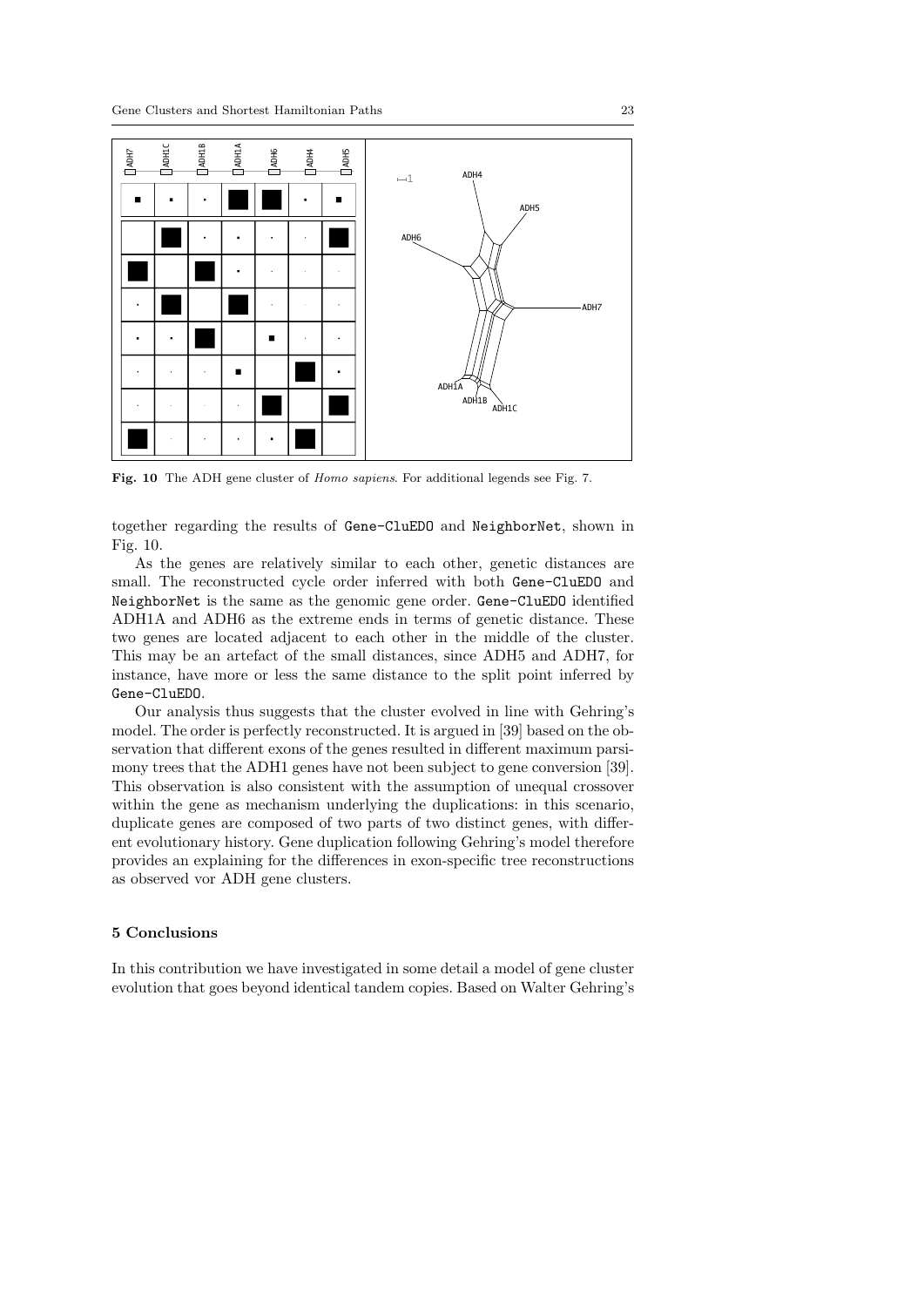ideas, we saw that unequal crossing over events produce genes that are hybrids of their adjacent genes. The distances between the members of a gene cluster therefore are not expected to be tree-like. Instead they form a distinctive subclass of circular decomposable (Kalmanson) distances, which we have termed here type R. As a consequence, the genomic gene order matches the circular order associated with the Kalmanson-type genetic distance matrix. The NeighborNet algorithm [4], a commonly used tool for the inference of phylogenetic networks, readily infers this order. This provides a simple method to check whether a gene cluster evolves according to Gehring's model or not. To better characterize type R distances, we showed that they are recognizable in polynomial time and that the sequence of unequal crossover events can be inferred from a given type R distance matrix.

Additive tree metrics, which arise if the crossover breakpoints are located between genes, are a special case of type R distances. In this case, the circular order is ambiguous since an arbitrary decision can be made at each interior vertex of the phylogenetic tree. More precisely, all planar embeddings of the phylogenetic tree yield a valid circular order.

The genetic distances of gene clusters evolving according to Gehring's model of unequal crossover within genes also satisfy the Robinson condition, at least as long as selective pressures and thus evolutionary rates on paralogous members are not too different. This implies that shortest Hamiltonian paths w.r.t. the genetic distance should be co-linear with the genomic order of genes. Numerical simulations show that this type of co-linearity can be used to distinguish clusters that evolve through unequal crossover within genes from clusters where unequal crossing over occurs (mostly) between genes. The tree-like evolution in the latter case yields equivalent solutions of the shortest Hamiltonian path problem, again corresponding to arbitrary planar embeddings of the tree. Small amounts of noise in the data then typically yield optimal solutions that differ substantially from co-linearity with the genomic arrangement.

We tested these ideas using well-studied gene clusters as examples. The Hox cluster of the lancelet, for instance, essentially follows Gehring's paradigm. This is also true to a certain extent for the ADH gene cluster. Other clusters, such as the cluster of rodent Rhox genes or the PSG immunoglobulines, however, show little or no indication of unequal crossover within genes, and drastic deviations from co-linearity between gene orders inferred from genetic distances and their actual genomic arrangements.

The work presented here focused on the mathematical foundations and the demonstration that genetic distance matrices are informative about the mode of gene cluster evolutions. Several open problems remain, in particular related to practical applications. The recognition algorithm Alg. 2 requires an exact type R structure. Since the conditions for a metric to be type R involves equalities, an empirically determined distance matrix generically will not be type R due to noise. This begs the question how a best-fitting type R matrix can be identified, and how the deviation from a type R matrix should be quantified most appropriately. Together with the approximation of a type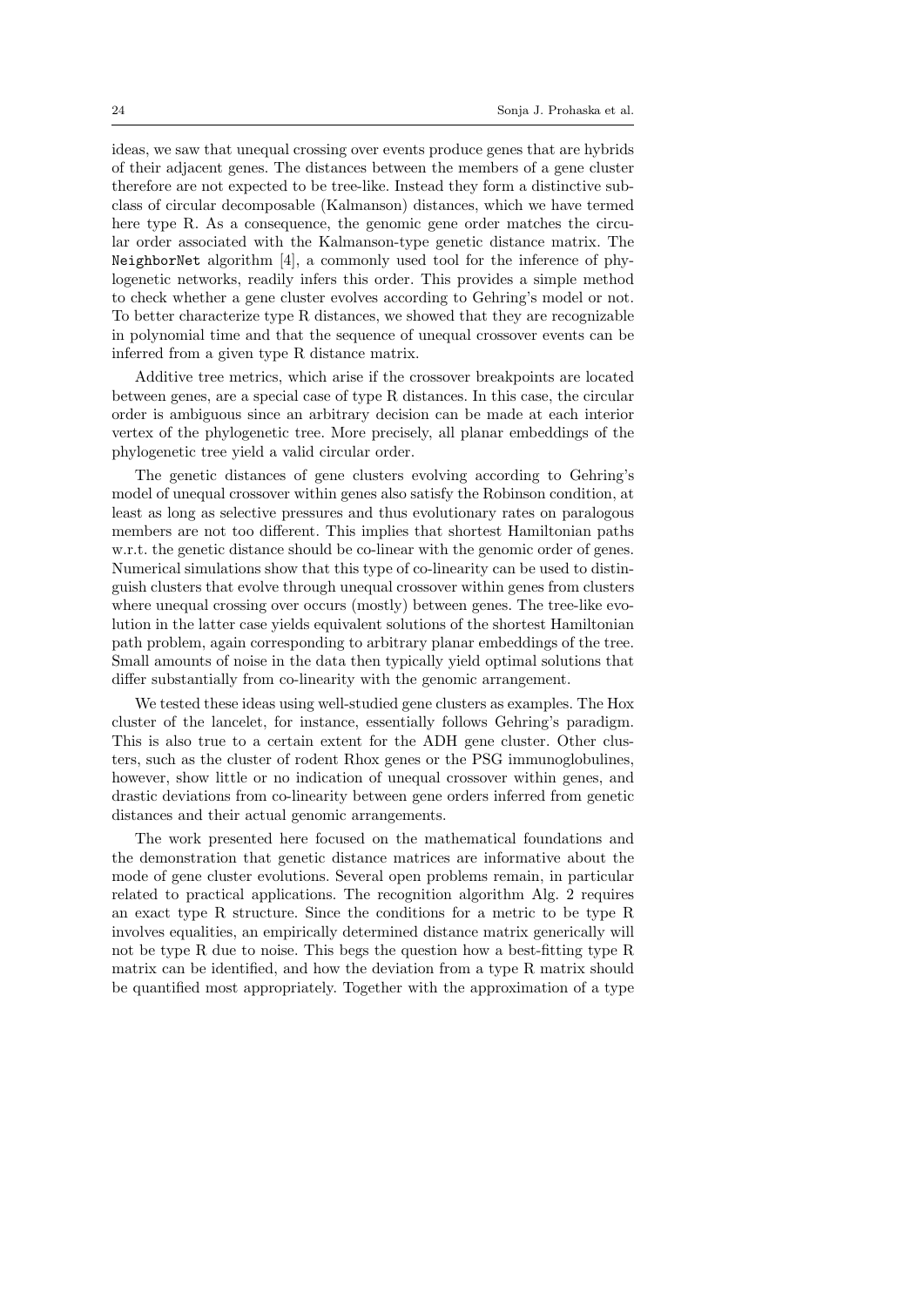R matrix it would be useful to compute the most likely sequence of unequal crossovers.

In this contribution we have considered only the special case that unequal crossover is restricted to adjacent genes. This assumption does not cover all cases of biological interest, as the case of the Rhox cluster shows: there, the unit of duplication is a sequence of three genes. It will be interesting to see, whether unequal crossover events that lead to the duplication of larger subclusters leads to similar mathematical structures, and whether such events could be inferred from a careful analysis of the genetic distance matrix.

Acknowledgements SJP gratefully acknowledges a series of conversations with Walter Gehring that sparked the idea to this project, which unfortunately was realized only after he passed away. The simulations and the analysis of real-life gene clusters reported here were the topic of a bioinformatics computer lab course at U. Leipzig in the winter term 2016/17. The following students contributed their observations: Adarelys Andrades, Yves Annanias, Marius Brunnert, Alexander Engler, Maik Fröbe, Christian Heide, Felix Helfer, Ulrike Klotz, Stefan Krämer, Sebastian Luhnburg, Florian Mäschle, Markus Michaelis, Michael Rode, Jeremias Schebera, Alexander Scholz, Stephan Thönes, Kathleen Wende, Marcel Winter, Jan Witte, Sophie Wolf, Anastasia Wolschewski.

Part of this work was funded by the German Federal Ministry of Education and Research within the project Competence Center for Scalable Data Services and Solutions (ScaDS) Dresden/Leipzig (BMBF 01IS14014B) and the Deutsche Forschungsgemeinschaft (DFG STA 850/19-2 within SPP 1738).

#### References

- 1. Al Ait, L., Yamak, Z., Morgenstern, B.: DIALIGN at GOBICS multiple sequence alignment using various sources of external information. Nucleic Acids Res. 41, W3– W7 (2013)
- 2. Bandelt, H.J., Dress, A.W.M.: A canonical decomposition theory for metrics on a finite set. Adv. math. 92, 47 (1992)
- 3. Bellman, R.: Dynamic programming treatment of the travelling salesman problem. J. ACM 9, 61–63 (1962)
- 4. Bryant, D., Moulton, V., Spillner, A.: NeighborNet: An agglomerative method for the construction of planar phylogenetic networks. Mol. Biol. Evol. 21, 255–265 (2004)
- 5. Bryant, D., Moulton, V., Spillner, A.: Consistency of the NeighborNet algorithm. Alg. Mol. Biol. 2, 8 (2007)
- 6. Buneman, P.: A note on the metric property of trees. J. Combin. Theory Ser. B 17, 48–50 (1974)
- 7. Carson, A.R., Scherer, S.W.: Identifying concerted evolution and gene conversion in mammalian gene pairs lasting over 100 million years. BMC Evol Biol 9, 156 (2009)
- 8. Chang, C.L., Semyonov, J., Cheng, P.J., Huang, S.Y., Park, J.I., Tsai, H.J., Lin, C.Y., Grützner, F., Soong, Y.K., Cai, J.J., et al.: Widespread divergence of the CEA-CAM/PSG genes in vertebrates and humans suggests sensitivity to selection. PloS one 8, e61,701 (2013)
- 9. Chepoi, V., Fichet, B.: A note on circular decomposable metrics. Geometriae Dedicata 69, 237–240 (1998)
- 10. Chor, B., Sudan, M.: A geometric approach to betweenness. SIAM J Discr Math 11, 511–523 (1998)
- 11. Christopher, G., Farach, M., Trick, M.: The structure of circular decomposable metrics. In: J. Diaz, M. Serna (eds.) Algorithms ESA'96, Lect. Notes Comp. Sci., pp. 406–418. Springer, New York (1996)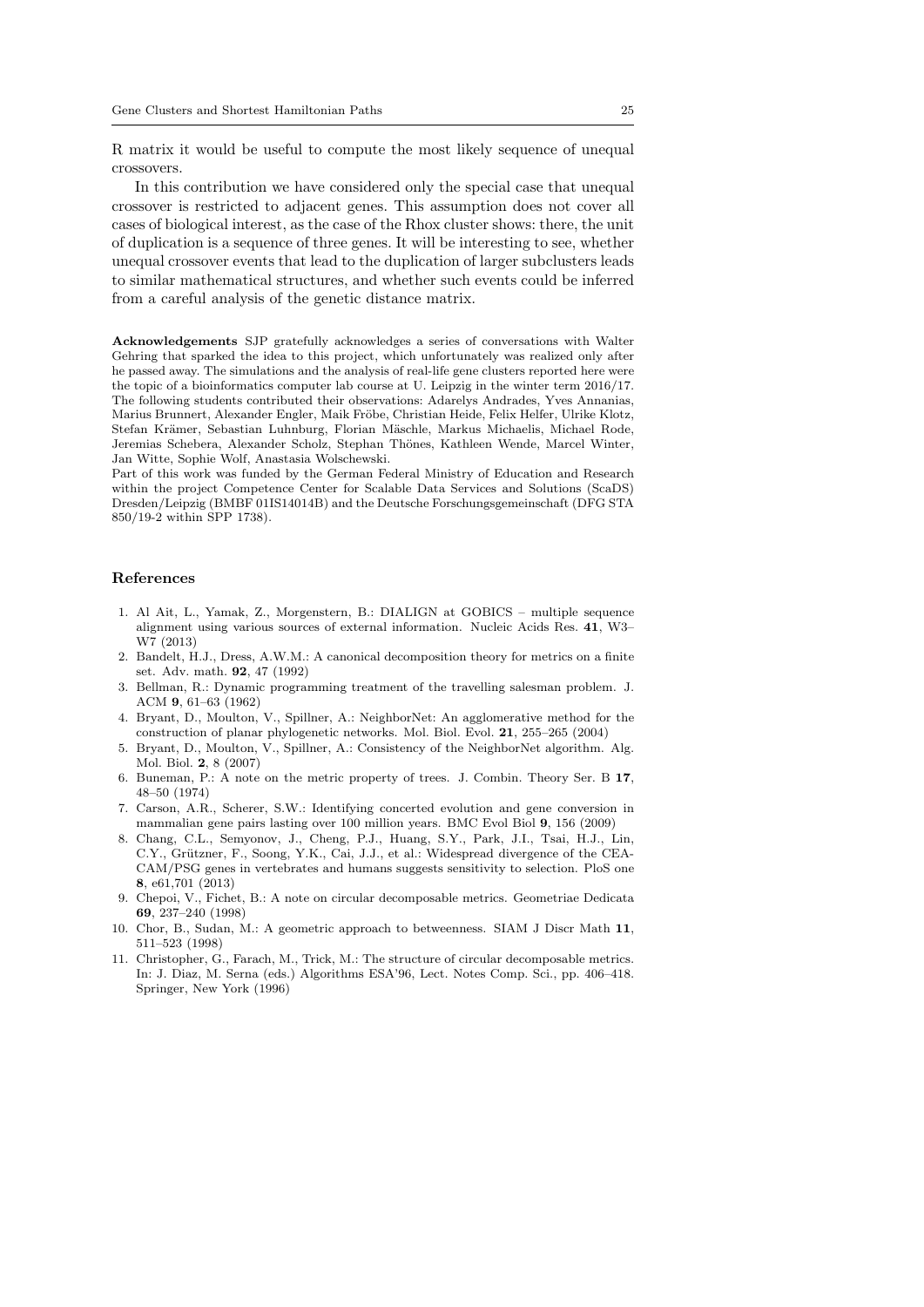- 12. Critchley, F.: On quadripolar Robinson dissimilarity matrices. In: E. Diday, Y. Lechevallier, M. Schader, P. Bertrand, B. Burtschy (eds.) New Approaches in Classification and Data Analysis, pp. 93–101. Springer, Heidelberg (1994)
- 13. Cunningham, P.: Free trees and bidirectional trees as representations of psychological distance. J. Math. Psych. 17, 165–188 (1978)
- 14. Diday, E.: Orders and overlapping clusters in pyramids. In: J. De Leeuw, W.J. Heiser, J.J. Meulman, F. Critchley (eds.) Multidimensional Data Analysis, pp. 201–234. DSWO Press, Leiden, NL (1986)
- 15. Dobson, A.J.: Unrooted trees for numerical taxonomy. J. Appl. Probab. 11, 32–42 (1974)
- 16. Dress, A.W., Flamm, C., Fritzsch, G., Grünewald, S., Kruspe, M., Prohaska, S.J., Stadler, P.F.: Noisy: identification of problematic columns in multiple sequence alignments. Alg. Mol. Biol. 3, 7 (2008)
- 17. Force, A., Lynch, M., Pickett, F.B., Amores, A., Yan, Y.l., Postlethwait, J.: Preservation of duplicate genes by complementary, degenerative mutations. Genetics 151, 1531–1545 (1999)
- 18. Garcia-Fernàndez, J.: The genesis and evolution of homeobox gene clusters. Nature Rev Genet 6, 881–892 (2005). DOI 10.1038/nrg1723
- 19. Gehring, W.J.: Master Controle Genes in Development and Evolution: The Homeobox Story. Yale University Press, New Haven and London (1998)
- 20. Halin, R.: Studies on minimally n-connected graphs. In: Combinatorial Mathematics and its Applications, pp. 129–136. Academic Press, London, UK (1971)
- 21. Hardison, R., Slightom, J.L., Gumucio, D.L., Goodman, M., Stojanovic, N., Miller, W.: Locus control regions of mammalian  $\beta$ -globin gene clusters: Combining phylogenetic analyses and experimental results to gain functional insights. Gene 205, 73–94 (1997)
- 22. Jukes, T.H., Cantor, C.R.: Evolution of protein molecules. In: H.N. Munro (ed.) Mammalian Protein Metabolism, pp. 21–132. Academic Press, New York (1969)
- 23. Kalmanson, K.: Edgeconvex circuits and the traveling salesman problem. Canadian J. Math. 27, 1000–1010 (1975)
- 24. Kleinman, A., Harel, M., Pachter, L.: Affine and projective tree metric theorems. Ann. Comb. 17, 205–228 (2013)
- 25. Korostensky, C., Gonnet, G.: Using traveling salesman problem algorithms for evolutionary tree construction. Bioinformatics 16, 619–627 (2000)
- 26. Levy, D., Pachter, L.: The neighbor-net algorithm. Adv. Appl. Math. 47, 240–258 (2011)
- 27. Liiv, I.: Seriation and matrix reordering methods: An historical overview. Statistical Analysis & Data Mining 3, 70–91 (2010)
- 28. MacLean, J.A., Lorenzetti, D., Hu, Z., Salerno, W.J., Miller, J., Wilkinson, M.F.: Rhox homeobox gene cluster: recent duplication of three family members. Genesis 44, 122–129 (2006)
- 29. MacLean 2nd, J.A., Wilkinson, M.F.: The Rhox genes. Reproduction 140, 195–213 (2010)
- 30. Maniatis, T., Fritsch, E.F., Lauer, J., Lawn, R.M.: The molecular genetics of human hemoglobins. Annual Rev. Genetics 14, 145–178 (1980)
- 31. Meggido, N.: Partial and complete cyclic orders. Bull. Am. Math. Soc. 82, 274–276 (1976)
- 32. Montavon, T., Duboule, D.: Chromatin organization and global regulation of Hox gene clusters. Phil. Trans. R. Soc. B 368(1620), 20120,367 (2013)
- 33. Moret, B.M.E., Tang, J., Wang, L.S., Warnow, T.: Steps toward accurate reconstructions of phylogenies from gene-order data. J. Comp. Syst. Sci. 65, 508–525 (2002)
- 34. Nieselt-Struwe, K.: Graphs in sequence spaces: a review of statistical geometry. Biophys. Chem. 66, 111–131 (1997)
- 35. Noonan, J.P., Grimwood, J., Schmutz, J., Dickson, M., Myers, R.M.: Gene conversion and the evolution of protocadherin gene cluster diversity. Genome Res 14, 354–366 (2004)
- 36. Notredame, C., Higgins, D.G., Heringa, J.: T-Coffee: A novel method for fast and accurate multiple sequence alignment. J. Mol. Biol. 302, 205–217 (2000)
- 37. Novák, V.: Cuts in cyclically ordered sets. Czech. Math. J. 34, 322-333 (1984)
- 38. Ohno, S.: Evolution by Gene Duplication. Springer-Verlag, Berlin, Heidelberg (1970)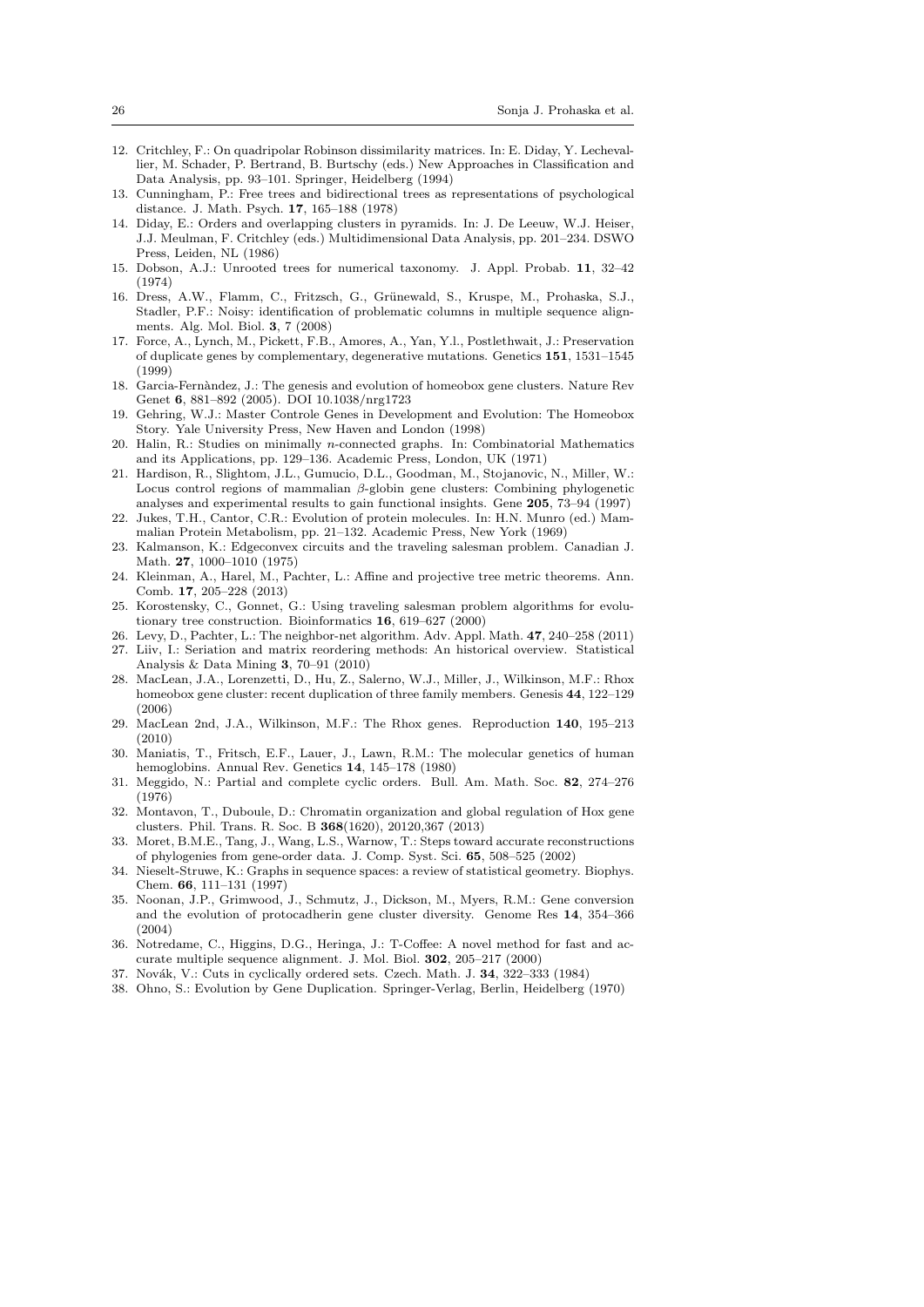- 39. Oota, H., Dunn, C.W., Speed, W.C., Pakstis, A.J., Palmatier, M.A., Kidd, J.R., Kidd, K.K.: Conservative evolution in duplicated genes of the primate class I ADH cluster. Gene 392(1), 64–76 (2007)
- 40. Opatrny, J.: Total ordering problem. SIAM J Computing 8, 111–114 (1979)
- 41. Pascual-Anaya, J., Adachi, N., Alvarez, S., Kuratani, S., DAniello, S., Garcia-Fern`andez, ´ J.: Broken colinearity of the amphioxus Hox cluster. EvoDevo 3, 28 (2012)
- 42. Pascual-Anaya, J., DAniello, S., Kuratani, S., Garcia-Fernàndez, J.: Evolution of Hox gene clusters in deuterostomes. BMC Developmental Biology 13, 26 (2013)
- 43. Pr´ea, P., Fortin, D.: An optimal algorithm to recognize Robinsonian dissimilarities. J. Classification 31, 1–35 (2014)
- 44. Robinson, W.S.: A method for chronologically ordering archaeological deposits. Amer. Antiquity 16, 293–301 (1951)
- 45. Höner zu Siederdissen, C., Prohaska, S.J., Stadler, P.F.: Dynamic programming for set data types. In: S. Campos (ed.) Advances in Bioinformatics and Computational Biology: BSB 2014, Lect. Notes Comp. Sci., vol. 8826, pp. 57–64 (2014)
- 46. Höner zu Siederdissen, C., Prohaska, S.J., Stadler, P.F.: Algebraic dynamic programming over general data structures. BMC Bioinformatics 16, 19:S2 (2015)
- 47. Simões-Pereira, J.M.S.: A note on the tree realizability of a distance matrix. J. Combin. Theory 6, 303–310 (1969)
- 48. Zid, M., Drouin, G.: Gene conversions are under purifying selection in the carcinoembryonic antigen immunoglobulin gene families of primates. Genomics 102(4), 301–309 (2013)

#### Predecessor Relation of Crossover Events

Alg. 3 utilizes the associative properties of gene identifiers that allow constant time mapping between pairs of genes and recombinant triples. If triples are derived from a linear type R matrix, they form a natural binary tree that is to be established by the algorithm, where each triple  $(x, y : z)$  can be a left or right successor to another triple on  $(x, y)$ , accept a left successor on  $(x, z)$ , or accept a right successor on  $(z, y)$ .

Each triple is added in turn, checking for connections to already added triples using associative arrays (map) for each connection type. If a connected triple was already added, an open entry is found in the corresponding map, else a new entry will be added to the according inverse map. For instance, an added left successor needs to look at an open predecessor. If a single tree was created, the linear order of genes can be found by traversing the tree. If no linear order exists, multiple trees will be created, as necessary connectors are either never added to an open map or have been removed since entries in open maps are only used for a single connection.